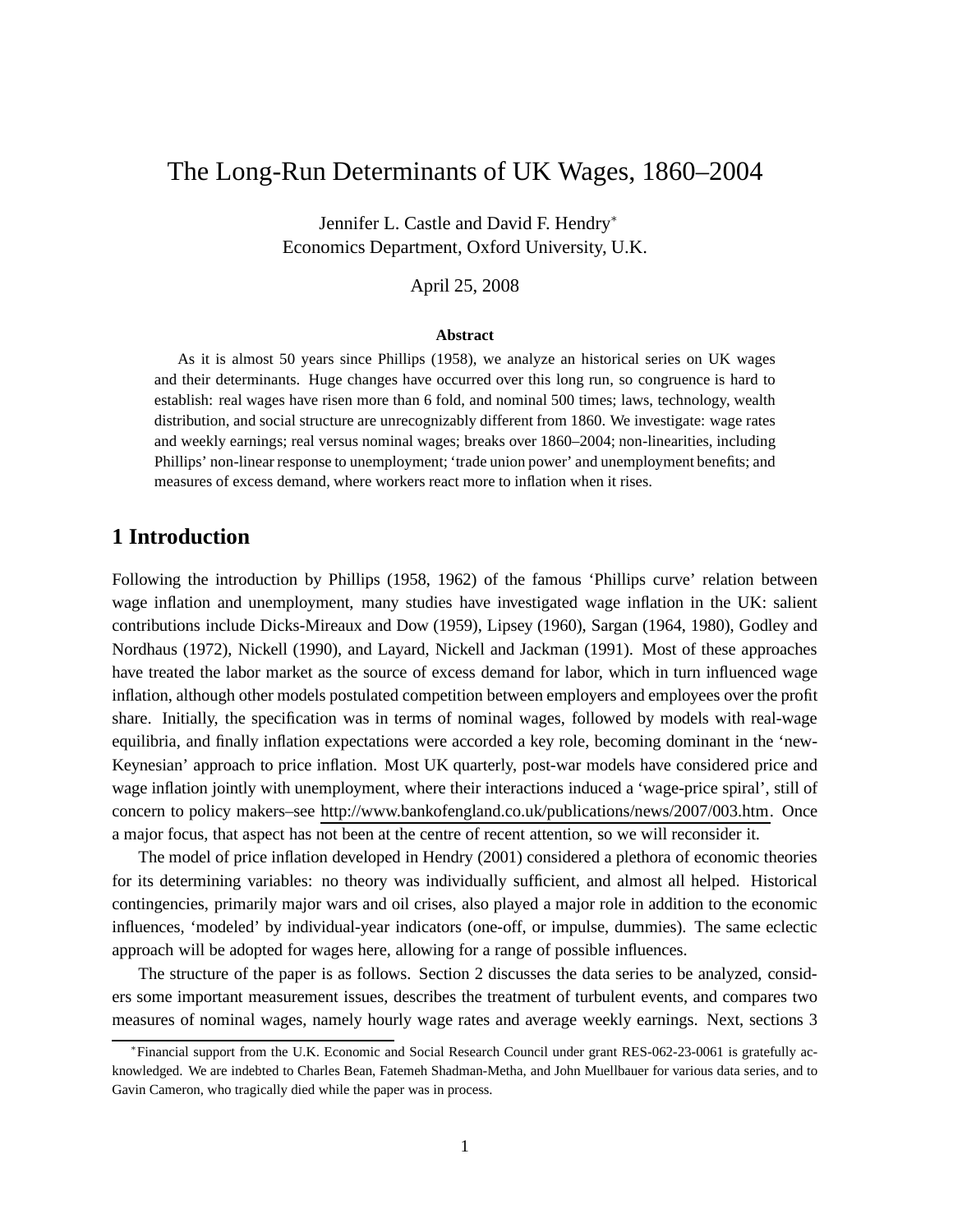and 4 discuss the economic and econometric theories underlying our study, and section 5 replicates two major earlier empirical studies, by Phillips (1958) and Sargan (1964). Section 6 presents the model of UK wage inflation over this long run of data, 1860–2004, and investigates its properties. Finally, section 7 concludes. All the empirical analyses and graphics use *PcGive*, *Autometrics* (see Doornik, 2006, and Hendry and Doornik, 2006) and *PcGets* (see Hendry and Krolzig, 2001).

## **2 Measurement issues**

#### **2.1 Data series**

The data set is annual for the UK over 1860–2004, and was derived from a number of sources, detailed in the appendix. The main series are constant-price GDP (denoted  $Y$ ); prices  $(P,$  the implicit deflator of Y); nominal broad money (M); interest rates (Treasury-bill rate  $R_s$ , bond rate  $R_l$ : see Ericsson, Hendry and Prestwich, 1998); employment (L), unemployment (U) and working population (*Wpop*); nominal average weekly wage earnings (W: see Feinstein, 1990, building on Bowley, 1937, also see Crafts and Mills, 1994); nominal hourly wage rates ( $W_r$ : see Shadman-Mehta, 2000); normal hours (H); world prices  $(P_e)$ ; a trade union membership measure  $(TU)$ ; the 'replacement ratio' from unemployment benefits  $(B)$ ; and the nominal effective exchange rate  $(E)$ . Other variables are constructed from this base set. Capital letters denote the original variables, and lower-case letters the corresponding logarithms (so  $y = \log Y$ ). The estimation sample period is usually 1863–2004 after creating lags and allowing for missing data.

#### **2.2 Measurement errors**

An extended discussion of data accuracy is provided in Hendry (2001), who argues that the variables of interest are measured with sufficient accuracy to merit modeling despite the long historical period–which must entail substantial errors of measurement, both conceptual and numerical (many of the relevant components were not recorded at the time). Our working assumptions remain that: (a) the levels data are integrated once  $(\mathsf{I}(1))$  with superimposed major breaks, so 'look' like  $\mathsf{I}(2)$  series; and (b) measurements thereof have up to I(1) deviations from the desired theoretical counterparts. Consequently, wage inflation is treated as I(0) with breaks, but measured with an I(0) error. Mis-measurement in such processes therefore induces non-constancy in empirical models, but is consistent with the effects of revisions to post-war quarterly inflation time series (see Hendry, 1995, ch.14). Even in long non-stationary historical time series, despite including war years, constant-parameter equations are feasible (in the sense of Hendry, 1996: previous analyses have successfully modeled money demand–see, e.g., Ericsson *et al.*, 1998, and Escribano, 2004–and price inflation–Hendry, 2001), although measurement caveats must be borne in mind when interpreting any reported models.

#### **2.3 Descriptive statistics**

Figure 1, panel a, records nominal weekly wage earnings and price levels (in logs), with real wages and output per person employed in panel b, nominal changes in panel c, and real wage growth in panel d.<sup>1</sup> To establish the scale, note that the level of nominal average weekly earnings has increased *four hundred*

<sup>&</sup>lt;sup>1</sup>Graph panels are lettered notionally as a, b, c, ..., row by row.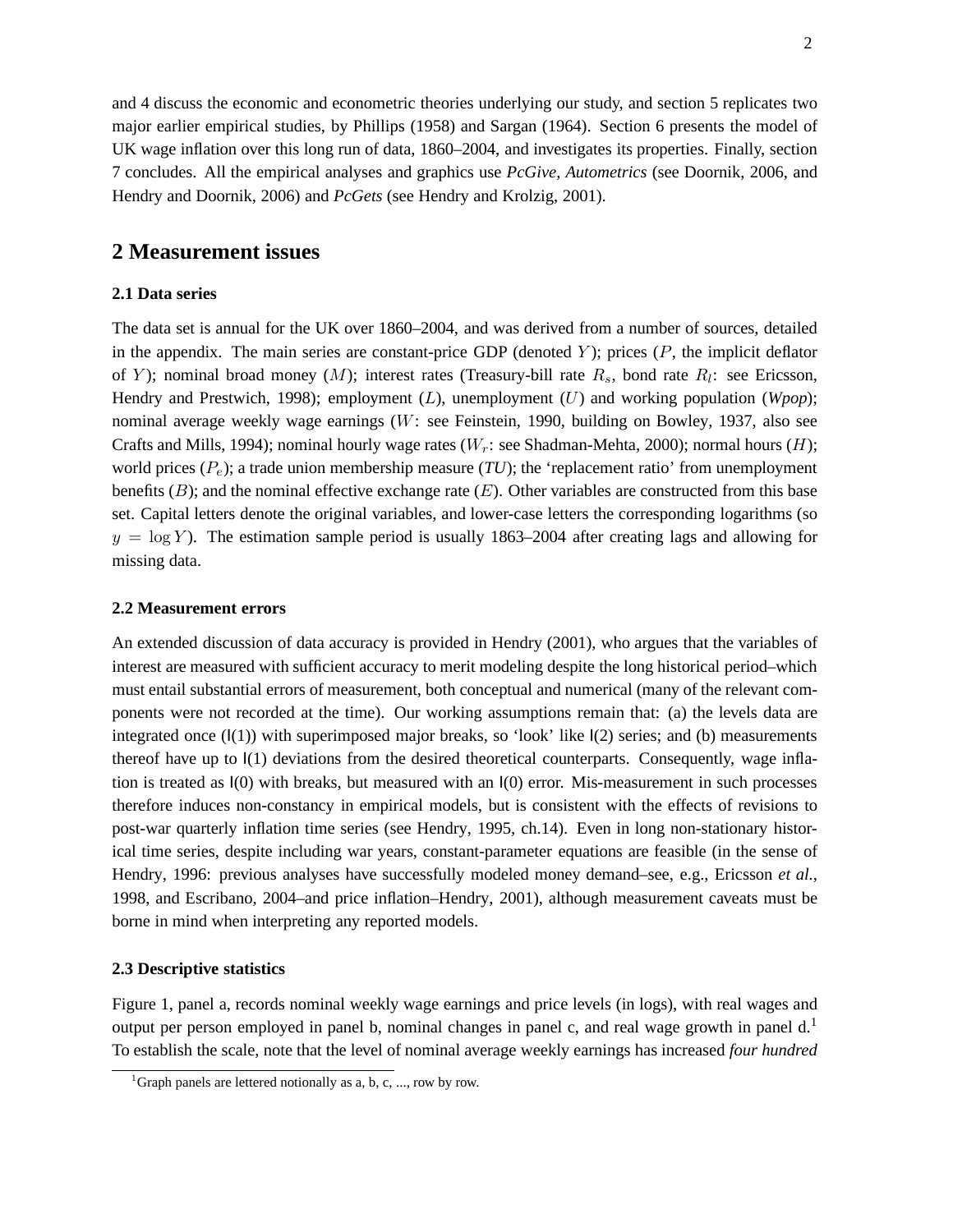*and fifty fold* over the sample, and nominal wages per hour even more (*five hundred and seventy fold*). While the patterns of  $w$  and  $p$  are similar, the former has increased much faster, leading to real wage increases of between  $5\frac{1}{2}$  $\frac{1}{2}$ –7 fold. Wage inflation has varied from around +25% to worse than  $-20\%$ , and again is similar to price inflation (panel c), with a few marked departures.<sup>2</sup> Such variations would swamp most I(0) measurement-error effects.



**Figure 1** Nominal and real UK wages, prices, output per capita, and inflation rates.

The following descriptive statistics summarize means and standard deviations (SDs) of annual changes in log average weekly wages and wage rates respectively:

| mean $(SD)$  | 1863–2004                                                                                          | pre-1914                                                                                                | 1914–1945 | pre-1945                            | post- $1945$ |  |
|--------------|----------------------------------------------------------------------------------------------------|---------------------------------------------------------------------------------------------------------|-----------|-------------------------------------|--------------|--|
| $\Delta w$   |                                                                                                    | $0.044$ (0.061)   0.010 (0.018)   0.041 (0.097)                                                         |           | $0.022$ $(0.063)$   0.075 $(0.042)$ |              |  |
| $\Delta w_r$ |                                                                                                    | $0.043$ (0.067) $\vert$ 0.010 (0.025) $\vert$ 0.036 (0.107) $\vert$ 0.020 (0.070) $\vert$ 0.074 (0.046) |           |                                     |              |  |
|              | $\Delta (w-p)$   0.014 (0.024)   0.009 (0.015)   0.011 (0.038)   0.010 (0.026)   0.019 (0.020)     |                                                                                                         |           |                                     |              |  |
|              | $\Delta (w_r - p)$   0.012 (0.029)   0.009 (0.020)   0.006 (0.050)   0.007 (0.035)   0.018 (0.018) |                                                                                                         |           |                                     |              |  |

**Table 1** Means and SDs of annual changes in log average weekly wages and wage rates.

Thus, mean annual nominal UK wage inflation was about 2.2% pre- and 7.5% post-1945 respectively, as the last two columns show, although the post-1945 SD is lower at 4.2%. Mean annual real-wage inflation was both much lower at 1.4% pa over the whole period, and more stable, with an SD of 2.4%. Despite such an apparently slow growth rate, the inexorable laws of compounding show that over the 140+ years, average real wages rose roughly 6 fold, more than half of that since 1945 (i.e., 3.2-fold), so individual prosperity in the UK is recent. This is consistent with the results on the rate of growth in real wages of 1.2% per year for 1813–1913 in Crafts and Mills (1994). A standard 'popular' perception is that the second half of the nineteenth century was a 'Golden Age' in the UK, which was the workshop

<sup>&</sup>lt;sup>2</sup>Despite having lived through the large rises and falls during  $1916-22$ , Keynes (1936) still argued wages were inflexible.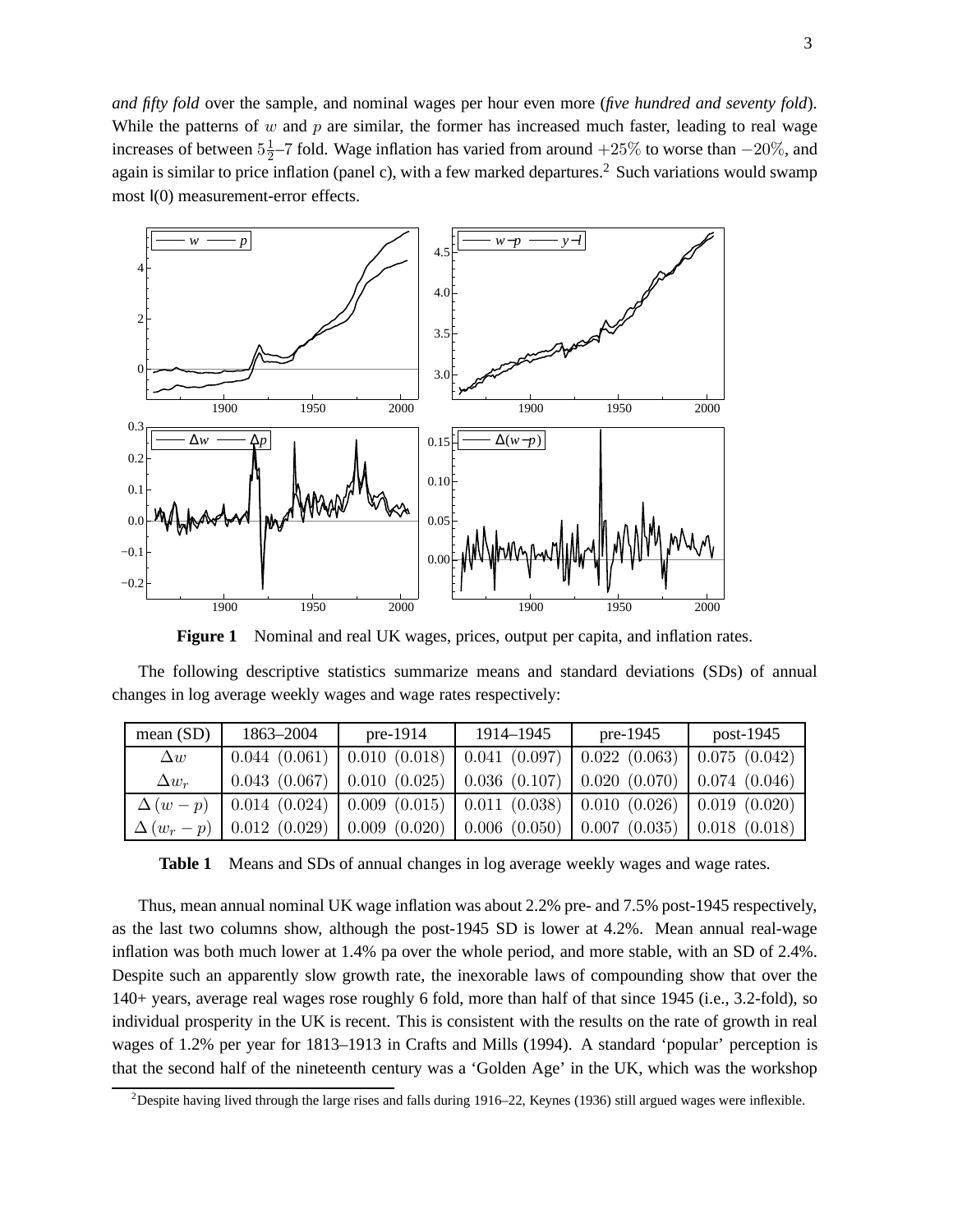of the world where 'pax Britannica' ruled etc. In fact, the UK was at war in almost every year of that century; and GDP per head and its growth were both low by recent standards, albeit not by comparison with previous centuries. We conjecture that recorded perceptions of standards of living were formulated by the then rich (whose status was later eroded), who were the only historians of the time given the restricted availability of education in England till after WWII. However, as Crafts (1988) makes clear, detailed UK growth pre-1945 does not sustain many simple generalizations.

Conversely, there was a major social structural break in 1946, with the nationalization of many basic industries, introduction of a national health service, and improvements in state provision of education, unemployment insurance and pensions. Moreover, the Beveridge (1942, 1945) Reports essentially mandated UK Governments to keep a low level of unemployment using Keynesian policies, and the outturn of 1.5% on average over 1946–66 was historically unprecedented. Figure 2 reports the unemployment rate (a), its change (b), growth in output per capita as a measure of demand fluctuations (c), and excess demand for labor,  $U^d$  from Hendry (2001), in panel d.<sup>3</sup> There are four distinct epochs of unemployment, marked as shown in panel a, commencing with a distinct pattern of business cycle fluctuations, a jump in the mean and variance of  $U_r$ , the era of low mean and variance through post-war reconstruction, ending with a further jump in mean and variance from the late 1970s. If  $U_r$  is to be part of the explanation of  $\Delta w$ , then  $\Delta w$  would need to manifest such patterns conditional on other explanatory variables, either in the model of  $U_r$  or that of  $\Delta w$ .



**Figure 2** Unemployment rate, its change, growth in output per capita, and excess demand for labour.

As a baseline for judging later whole-sample fit, regressing  $\Delta w_t$  on two past values of itself and of past inflation yields  $\hat{\sigma} = 4.1\%$ : thus, contemporaneous price inflation is a fundamental determinant of nominal wages since the SD of  $\Delta (w - p)_t$  is just 2.4%. The standard neo-classical theory of wage determination is that the real marginal cost of labor (usually taken as the real wage) equilibrates to the real

 ${}^{3}U^{d}$  captures disequilibrium unemployment based on steady-state growth, whereby the unemployment rate rises when the real interest rate exceeds the real growth rate  $(R_l - \Delta p > \Delta y)$  and vice versa.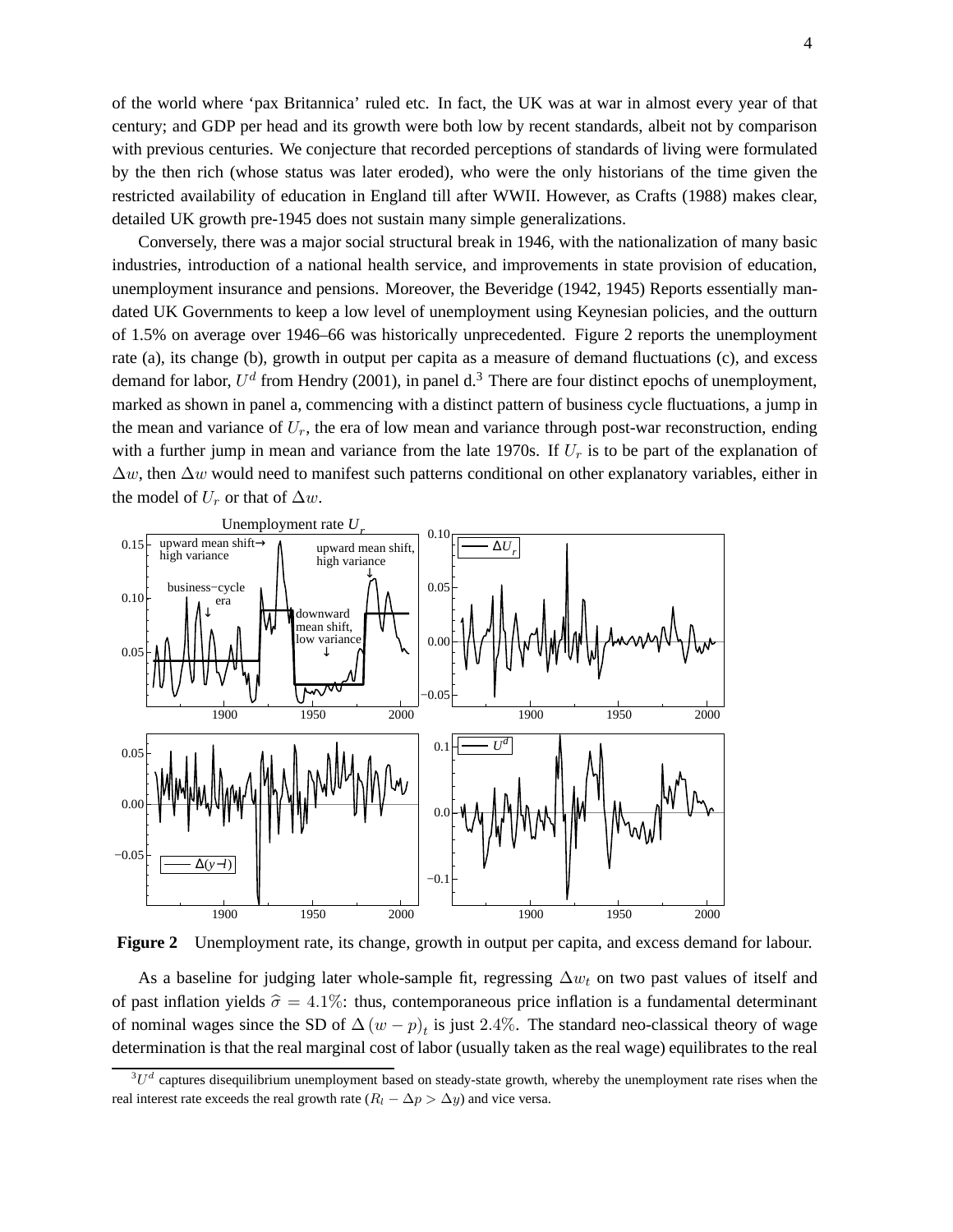marginal revenue product of labor. Given the evidence for a constant-returns technology at the aggregate level in Hendry (2001), then the ratio of real wages to average product should vary around a constant level. The similar trends in real wages and output per person employed in fig. 1b are consistent with that. The large increase in labor costs (particularly national insurance) should ensure  $(w - p)$  grew more slowly than  $(y - l)$ , and their average growth rates were indeed 1.35% and 1.42% respectively.

Other than a spike in 1940, real wage growth shows little evidence of the turbulence present in its two nominal components (fig. 1d). This confirms the importance of conditioning on price inflation, noting that  $\Delta (w - p)_t$  entails doing so with a coefficient of unity, and seems an excellent example of a co-breaking relationship (see Hendry and Massmann, 2007), an issue to which we now turn. We note the difficulty for an 'annual contract' model of wage bargaining, as workers could not possibly have correctly anticipated the major jumps and falls in inflation entailed by wars, and no econometric model seems able to forecast them. A simpler hypothesis is that of within-year adjustments at times of high inflation, and although some economists would interpret that as simultaneity, a simple interpretation is just as a 1–1 transformation of the joint density of  $w_t$  and  $p_t$  into the density of  $w_t$  and  $(w - p)_t$ . This is different from a conditional/marginal factorization, in that the latter may still depend on  $\Delta p_t$ , so the issue of valid conditioning remains. To check this hypothesis, we undertook impulse saturation on the conditional distributions, as explained in section 4.2.

#### **2.4 Turbulent periods**

Research on price inflation for this data set revealed an abundance of 'outliers' (22 residuals larger than  $3\hat{\sigma}$  in absolute value), matching the many economic policy and exchange-rate regime shifts, major wars, crises, and substantial legislative and technological changes. Such shifts are evident in both of the nominal series in fig. 1c, and have been recorded in related time series by numerous other authors (see e.g. Darne and Diebolt, 2004).

Indicators, or impulse dummies, correct for both innovation and additive 'outliers' in the regressand, and also adjust for any aberrations in regressors, so summarize deviations unaccounted for by the economic variables (see Salkever, 1976). In dynamic models, indicators have more complicated effects (see Doornik, Hendry and Nielsen, 1998), and even more complicated in cointegrated processes (Nielsen, 2004), but can be handled appropriately. If economic variables really matter in a model, then their effects should not be removed by also including indicators. Conversely, indicators can reduce correlations induced by chance matching of shifts. Finally, since zero residuals for observations removed by indicators can distort test statistics, indicators in an initial unrestricted model can be combined into an overall index to minimize such effects: see Hendry and Santos (2005). Section 4.2 discusses the new technique of indicator saturation developed by Hendry, Johansen and Santos (2004).

#### **2.5 Measuring UK wage inflation**

There are two main historical time series of wage-related indices, denoted w and  $w_r$ . The first is analyzed here, the second by Shadman-Mehta (1995), but we briefly compare these. The measures differ somewhat in their concept (earnings versus rates), and hence the impact of changes in hours and perhaps labor taxes thereon, but if these two series do not cointegrate with each other, they cannot cointegrate with the same determinants. Many theories of 'wage inflation' are imprecise about the precise measure, but empirically this matters greatly.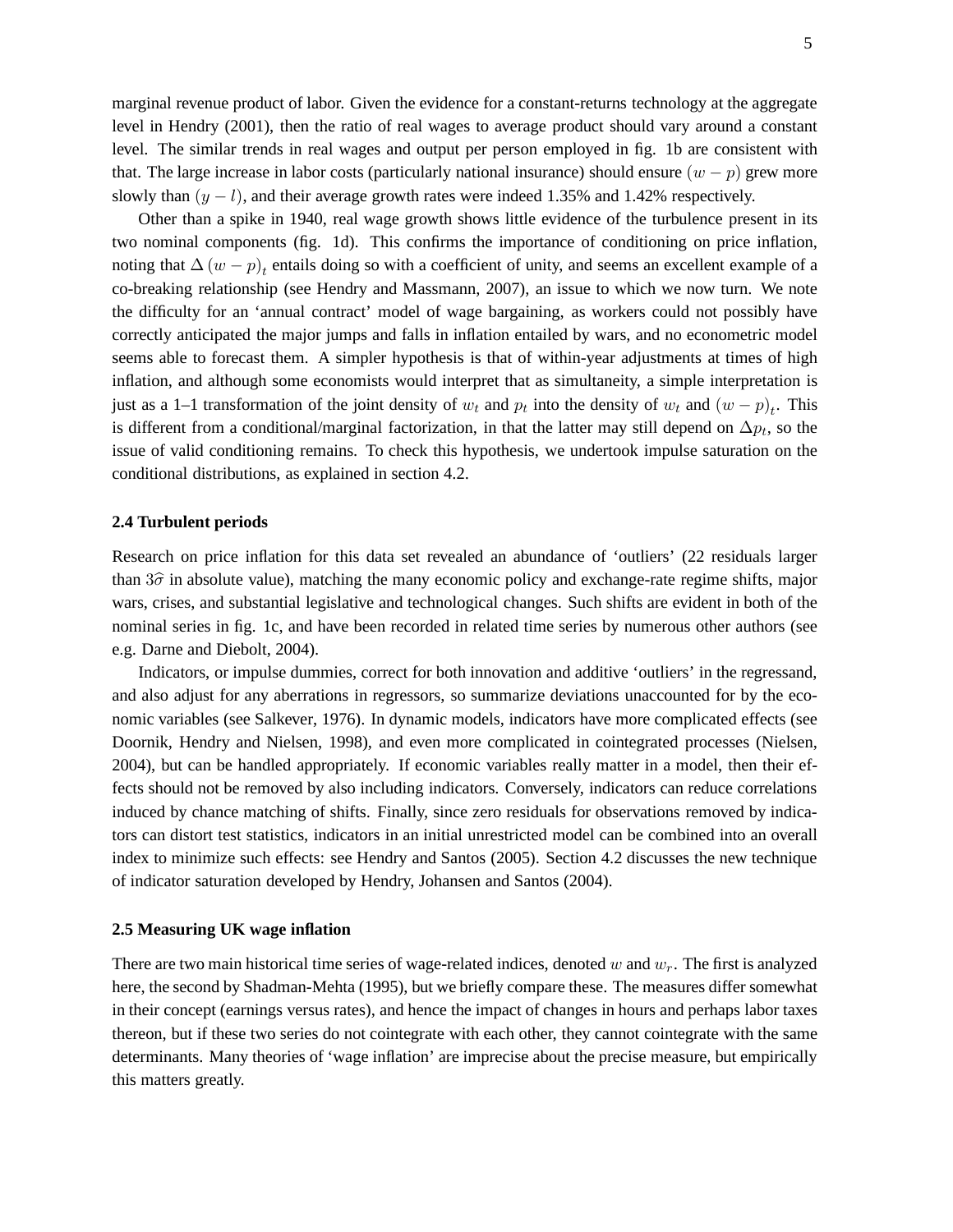

**Figure 3** Two measures of UK wages, their inflation rates, and differentials.

First, figure 3, panel a, records the log-wage levels (adjusted to be zero in 1985), with their rates of change in panel b, the differential  $(w - w_r)$  in panel c, and its growth in panel d. Although the levels and annual inflation rates look similar, the differential has a trend (roughly in line with the sparse data on falls in annual hours worked), and  $\Delta (w - w_r)$  has a mean of 0.2% pa with a standard deviation of 3.2%, much larger than for  $\Delta (w - p)$ , but is dominated by the volatile periods 1914–1922 and 1939–1945, which look from panel b to be driven by a slightly different timing of peaks and troughs.

Cointegration was studied in a 2-variable VAR with 2 lags, an unrestricted constant, restricted trend, and unrestricted indicators for each year 1914–1922 inclusive and 1940 (to remove the main outliers) (see Johansen, 1995). The trace test (Tr(r) for the hypothesis  $H(r)$  of r cointegrating relations apparently rejects with the value 55.2<sup>\*\*</sup> and a cointegrating vector close to  $(1, -1)$ . However, both  $\hat{\alpha}_i > 0$ , warning that there is no convergence. Thus, empirical models of one of these series need not be appropriate for the other. Henceforth we model  $w$ .

The residual standard errors from this VAR also provide an order-of-magnitude estimate of how well econometric equations might fit, namely, around  $\hat{\sigma} = 2.0\%$ . This is similar to the value in section 2.4, and, given such evidence on data inaccuracy, suggests the final model has a respectable fit.

## **3 Economic theory relationships**

There is a vast literature on the theory of wage determination, from the subsistence theory in Ricardo (1971, ch.5), through the classical Walrasian view of clearing labor markets with no 'involuntary' unemployment, the Keynesian focus on nominal rigidities, to the micro-founded models in the literatures on search and matching (see Pissarides, 2000), imperfect information, adverse selection and efficiency wages (see *inter alia* Weiss, 1990, and Shapiro and Stiglitz, 1984; Akerlof and Yellen, 2001, provide a review of the last). We briefly note theories of the long-run determinants (sub-section 3.1) and dynamic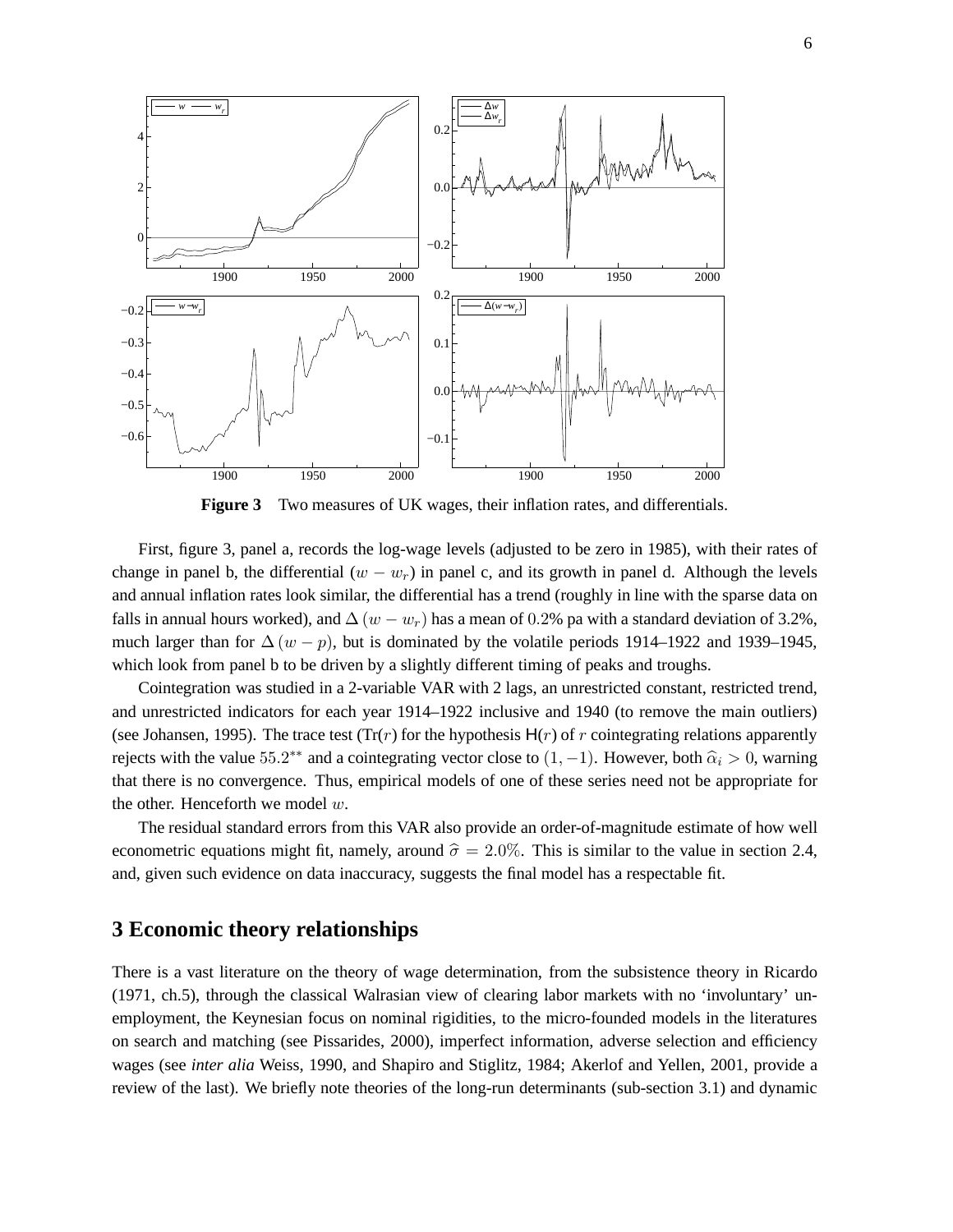#### **3.1 Long-run determinants**

Profit-maximizing competitive firms should only hire workers up to the point at which their marginal revenue product (MP) equals the marginal cost (MC). Firms should obviously pay workers as little as possible to maximize profits, subject to efficiency wage arguments, but demand for labor between firms bids up wages so long as MC<MR. With a Cobb–Douglas production function (broadly upheld by the evidence), marginal revenue is proportional to nominal average product, so lacking data on hours, the measure in our data is  $PY/L$ . Marginal cost comprises wages (W) as well as labor taxes ( $\tau$ , including fringe benefits such as pensions, health care), where data on the latter are not available for the whole sample (see Alesina and Perotti, 1997, for evidence on labor taxation). Price deflation is usually by a CPI for wages and a PPI for output, which adds a 'wedge' to some wage determination models; but that is not relevant here as we only have the GDP deflator.



**Figure 4** Real national insurance costs, trade union membership, replacement ratio, and their growth rates.

In general equilibrium, the effects of trade unions, unemployment benefits, employment legislation, and so on, mainly impact on unemployment rather than the real wage. For example, trade unions may raise wages at a given firm, but goods market competition then forces it to reduce its employment. Figure 4 records the available historical data in logs on real national insurance costs (from 1960: panel a), trade union membership (standardized: panel b), and real unemployment benefits (replacement ratio given by real benefits/lagged real wages: panel c), as well as their growth rates. All three series are highly non-stationary, and have increased greatly over the period whereas neither the level of unemployment nor the share of labor have trended (fig. 2: but see Manning, 1993). Thus, the long-run constant-price cointegration relationship in logs used here becomes simply:

$$
w - p = y - l - \tau. \tag{1}
$$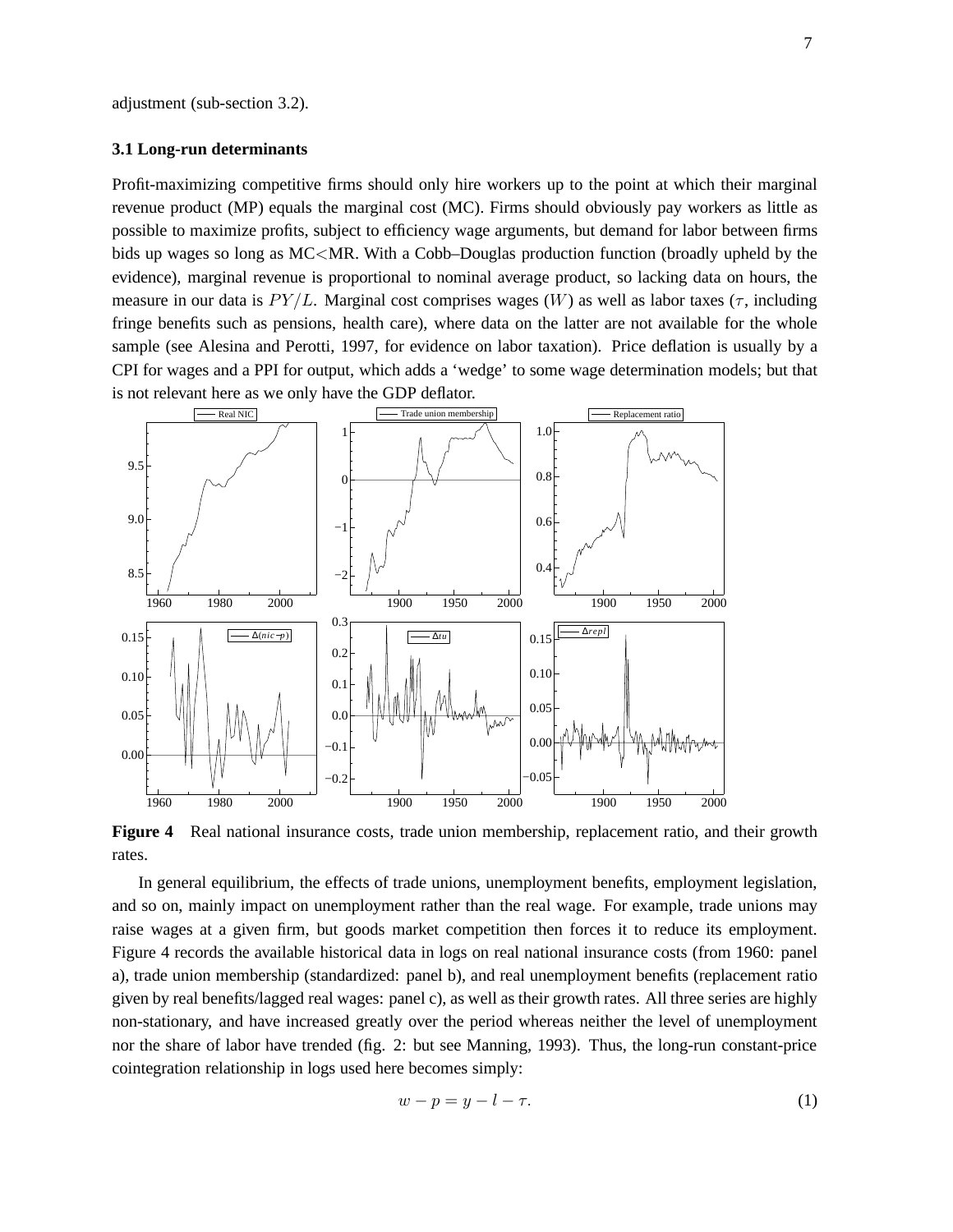#### **3.2 Dynamic adjustments**

Dynamic adjustments have been explained by a range of factors, including staggered wage contracts, the role of trade unions (Oswald, 1985, provides a review), bargaining (see e.g., Lewis, 1986, MacDonald and Solow, 1981), the distinction between insiders and outsiders to the firm (see Oswald, 1993), institutional factors (see Calmfors and Driffill, 1988, and Soskice, 1990, for the UK), including labor laws (e.g., Nunziata, 2005) and expectations, as well as factors like indexation during the First World War. There is also a substantial literature on wage-price spirals, from early models such as Dicks-Mireaux and Dow (1959), where wage inflation was due to 'cost-push' in economies with price-setting firms through Phillips (1958), Sargan (1964), Blanchard (1987), Rowlatt (1988), and Surrey (1989) to Kolsrud and Nymoen (1998). Labor markets are certainly an important intermediary in the overall inflation process, since factor markets determine wages and the prices of capital goods. However, factor demands are derived from final demands, so the latter must be the direct determinants of price inflation. Unemployment (or that in relation to vacancies) is often the demand measure used, although capacity utilization and various measures of the output 'gap' also occur. The 'natural rate of unemployment' (see e.g., Friedman, 1977) or the related NAIRU, provide a widely-used framework. Nickell (1987) emphasizes the impact of the proportion of long-term unemployed on the Phillips curve. Macroeconomic factors such as the share of the exposed sectors of an open economy also could allow terms of trade shocks to have a significant effect: see Nymoen (1989). Analyses involving disequilibria from several sectors include Juselius (1992), and Metin (1995). Thus, we allow the data evidence to determine the adjustment process, including unemployment as a potential factor influencing the deviation in (1).

## **4 Econometric theory basis**

Our approach is based on general-to-simple modeling. This, and the associated automatic modeling algorithms in PcGets and Autometrics, have been documented separately (see Hendry and Krolzig, 2005 and Doornik, 2007), and would take too much space to describe here. However, a few key features are noted in subsection 4.1, with three novel aspects, indicator saturation, collinearity and non-linearity, discussed in subsections 4.2–4.4 respectively.

#### **4.1 General-to-simple modeling**

General-to-simple modeling requires that all the candidate explanatory variables that might influence the variable being modelled are considered from the outset of an empirical analysis in a general unrestricted model (GUM). The costs of not doing so are either biased estimates from omitting relevant variables, or uncontrolled significance levels if variables are later added, or 'problems' corrected, in the light of adverse evidence. Key references establishing such difficulties include Anderson (1962, 1971), Mizon (1977), and Hendry (1979): Campos, Ericsson and Hendry (2005) summarize these developments. The converse costs are either large models with potentially diffuse estimates, or costs associated with model simplification to eliminate candidate regressors that happen not to matter. Over the last decade, there has been a revolution in the quality of algorithms for model selection, vastly improving over the negative findings in Lovell (1983) on 'data mining', where poor algorithms were at fault, through the multi-path search procedure in Hoover and Perez (1999), to the evidence of the excellent properties of PcGets in Hendry and Krolzig (2005) and Autometrics in Doornik (2007).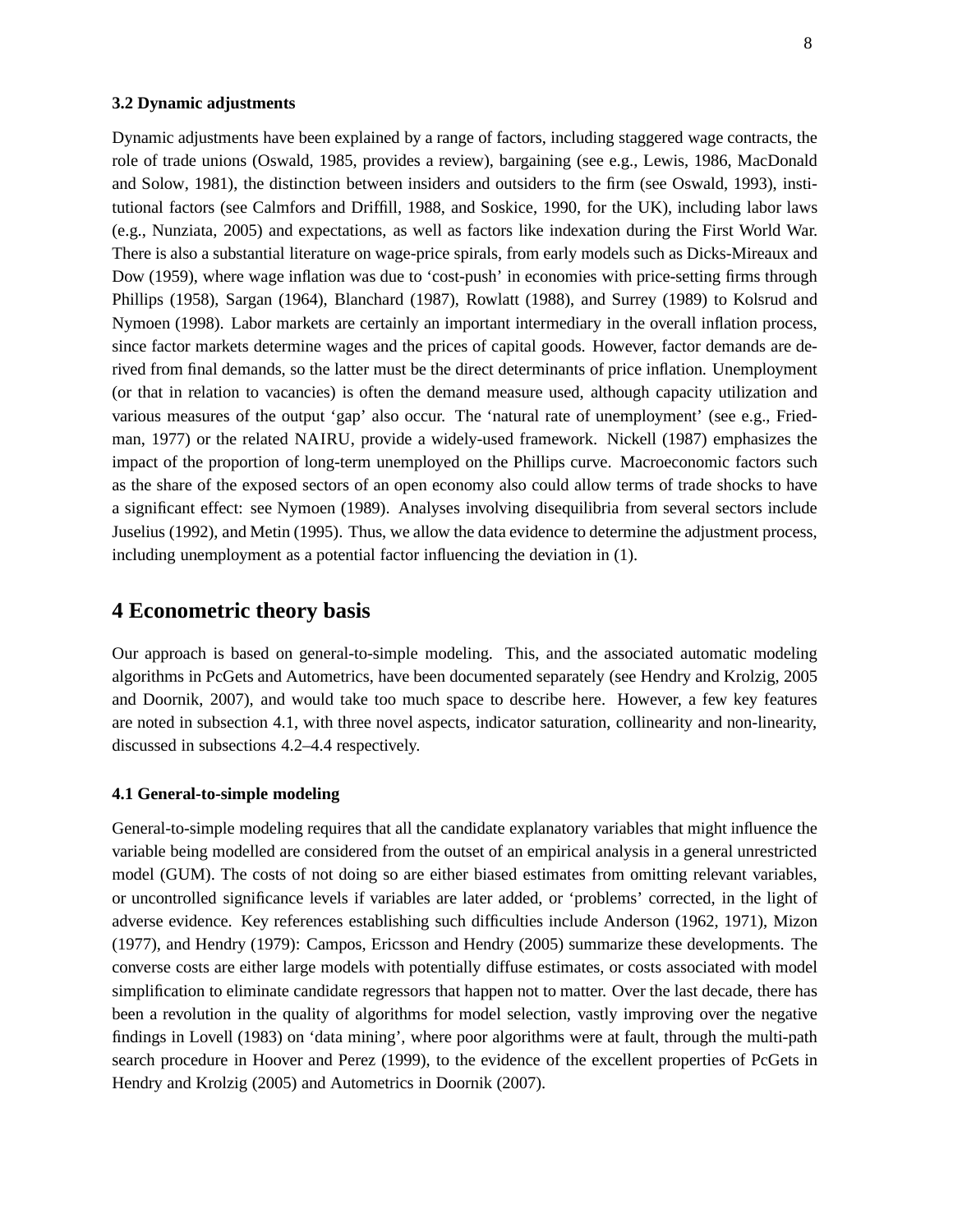Two mistakes are always possible in any statistical inference or selection: false inclusion and false exclusion. We address these in turn.

Consider a candidate regressor set with  $K = 100$  variables  $x_t$ , all of which are in fact irrelevant, but all of which are included in a general model: we address the choice of K below, and how to handle  $K > T$ . At  $\alpha = 1\%$  significance, corresponding to a |t| value of around 2.6 when the errors are approximately normal,  $K\alpha = 1$  so 1 of the 100 would be retained by chance on average, with 99 out of the 100 correctly eliminated, leading to a vast increase in knowledge. Thus, it is relatively easy to eliminate irrelevant variables. Moreover, as almost no variables are retained, the estimated equation fit  $(\widehat{\sigma})$  is not very different from that which would have been found had the correct state of nature been known at the outset, and no selection was required. Retaining one variable by chance sampling is a small cost for reducing  $2^{100} \simeq 10^{30}$  possible models to one on average (which could be improved by joint testing). On 'conventional' calculations, however, the rejection frequency of the procedure (sometimes called its 'size') is  $1 - (1 - 0.01)^{100} \approx 0.63$ , suggesting it performs badly.

Next, what happens to false exclusion? If  $k$  of the  $K$  candidates mattered, the 'power' to retain them would be close to that facing an investigator who used significance level  $\alpha$  but knew precisely which k variables to enter, without any irrelevant candidates included. That implication follows analytically from the near unbiased estimate of the equation standard error  $\sigma$  and the elimination of almost all irrelevant variables, so essentially the same second-moment matrix of the  $x_t$  is used. Moreover, since the selection criterion is known ( $|t| > c_{\alpha}$ ), any bias from only retaining coefficients when they are 'statistically significant' can be corrected, which also serves to attenuate the coefficient estimates on irrelevant variables that were retained by chance. Hendry and Krolzig (2005) document the theory and simulation evidence; and Hendry and Krolzig (2004) present an empirical application to growth regressions. Subsection 4.2 describes a procedure for removing outliers, such that normality is a reasonable approximation: and 4.3 discusses the impact of collinearity.

#### **4.2 Indicator saturation**

Both nominal and real wages fluctuated widely over the sample period, with 'extreme observations' frequently observed, often due to wars, technological and policy shifts. Such exogenous events induce structural breaks in the levels, which will manifest themselves as outliers in a differenced or cointegrated equation. A vast literature exists on identifying structural breaks at unknown dates, see *inter alia* Bai and Perron (1998) and Altissimo and Corradi (2003). Here, we implement indicator saturation as in Hendry *et al.* (2004).

Indicator saturation adds a complete set of impulse indicators  $\{I_t, t = 1, \ldots, T\}$  to a model, but entered in feasible subsets to enable estimation. Hendry *et al.* (2004) establish the null distribution of the estimator of the mean in a location-scale  $\text{IID}\xspace$  distribution after adding T impulse indicators when the sample size is  $T$ . A two-step process is investigated: half the indicators are added, all significant indicators are recorded, then the other half is examined; finally the two significant subsets are combined. Indicators should be included as part of the GUM, alongside all potentially relevant variables to avoid spurious retention of either indicators or variables. This is especially important if non-linearities are present, since extreme observations due to non-linearities are observationally similar to outliers. As  $K > T$  is certain to occur in this process, repeated combinatorial block entry will be needed, and  $\alpha$ chosen to produce an acceptable value of  $K\alpha$  (e.g.,  $\alpha = 0.1\%$  would yield  $K\alpha = 1$  even for  $K =$ 1000): Castle and Hendry (2005) provide simulation evidence that the theory holds despite  $K > T$  and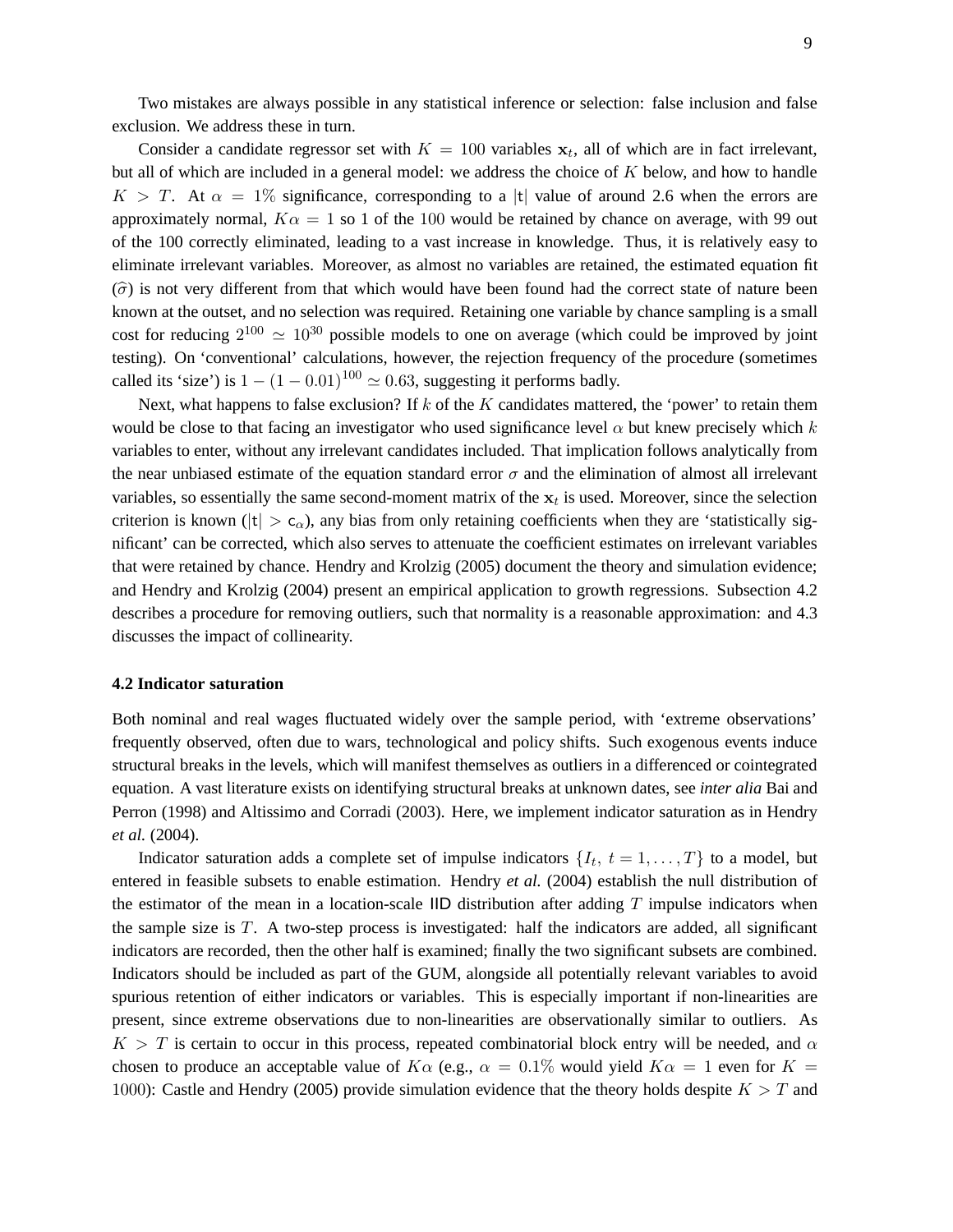Autometrics (Doornik, 2007) provides automated software for  $K \gg T$ .

We applied indicator saturation to the GUM outlined in section 6 using a 0.1% significance level. Various block sizes are automatically considered, but the choice of sample splits does not impact substantially on the results, matching the theoretical results in Hendry *et al.* (2004), who show the subset division should be irrelevant. Outliers were identified for the years 1918, 1940, 1942, 1943, 1975 and 1977. These dummies were included in the GUM in section 6 and selection was undertaken at a looser significance level  $(1\%)$ <sup>4</sup>. We also applied the indicator saturation to a GUM for nominal wages. Fewer indicators are retained for real wages compared to nominal (10 indicators were retained for  $\Delta w_t$ ), suggesting that wages may co-break with prices (see Hendry and Massmann, 2007), which matches the data in fig. 1a, where the slope of nominal wages changes frequently over the sample period. The results suggest that there are some non-constancies, but the number of indicators retained is not large given the sample period.

#### **4.3 Collinearity**

Macroeconomic time series are generally both highly autocorrelated and intercorrelated. The former often reflects non-stationarity, which when it takes the form of unit-root, or integrated, processes, also induces the latter. Such a 'problem' is easily resolved by cointegration analysis and differencing. The presence of collinearity due to intercorrelation is pandemic in economics, and is often thought to favor parsimonious explanations. However, the bias-inducing impact of omitting relevant variables is largest when they are highly collinear with retained variables, whereas there is no impact of collinearity on rejection frequencies under the null. Worse still, omitting a relevant variable that experienced a shift in its data moments (as most have done) will induce non-constant parameters in the resulting model. Clements and Hendry (2005) show that one cannot avoid the consequences for forecasting by omitting a highly collinear relevant variable that experiences a location shift. Thus, the important issue is one of low power, due to the non-centrality of the distribution of a relevant variable's coefficient being attenuated by collinearity. Over long sample periods with massive data variation and many structural breaks, such as that here, then collinearity does not seem to be the main difficulty confronting a cliometrician.

### **4.4 Non-linearity**

Phillips identified the presence of non-linearities in the wage equation by modeling the change in the nominal wage rate as a function of the inverse of the unemployment rate. Our non-linear modeling framework comprises a test of functional form to first establish whether a reduction to linearity is viable, then non-linear modeling only if such a procedure is required. We discuss these two steps in turn.

#### **4.4.1 Testing for non-linearity**

Given the large number of potential explanatory variables and the collinearity between these, a useful test of non-linearity must handle high-dimensional parametrizations with highly collinear data. Castle and Hendry (2006) use a weighted function of all the regressors up to cubic, with weights given by the

<sup>4</sup> Some dummies were combined to form indexes (1975 and 1977) and a combined dummy for the Second World War augmented the two dummies found by indicator saturation (1942 and 1943) with two further dummies of opposite sign (1944 and 1945).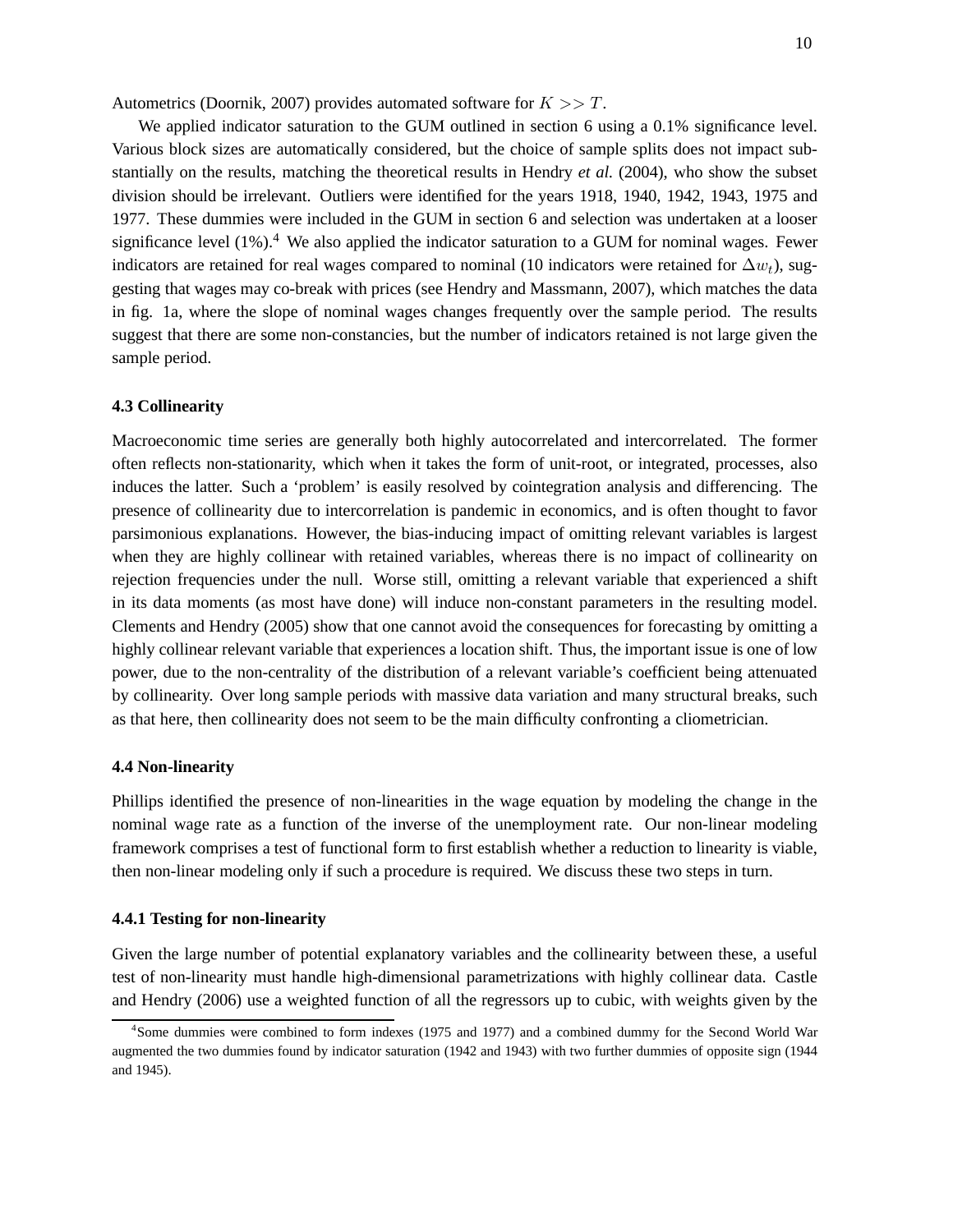eigenvectors of the data variance-covariance matrix. Define the matrix of regressors as  $X' = (x_1 \dots x_T)$ , compute the eigenvectors **H** and eigenvalues  $\Lambda$  of  $T^{-1}X'X$ , and let:

$$
\mathbf{z}_t = \mathbf{\Lambda}^{-1/2} \left[ \left( \mathbf{H}' \mathbf{x}_t \right) - \overline{\left( \mathbf{H}' \mathbf{x}_t \right)} \right]. \tag{2}
$$

We include both current and lagged variables, so  $X$  has dimension 20, but exclude any linear combination where  $\lambda_i$  < 0.0001 (contemporaneous inflation  $\Delta p_t$  is excluded from these regressors). Then (before including indicators) the GUM can be written as:

$$
y_t = \beta_0 + \beta'_1 \mathbf{x}_t + \beta'_2 \mathbf{x}_{t-1} + \beta'_3 \mathbf{v}_t + \beta'_4 \mathbf{w}_t + u_t
$$
\n(3)

where  $\mathbf{v}_t = \left\{ z_{i,t}^2 \right\}$  and  $\mathbf{w}_t = \left\{ z_{i,t}^3 \right\}$ . The non-linearity test is of the significance of  $\mathbf{\beta}_3 = \mathbf{\beta}_4 = \mathbf{0}$  in (3). For fixed regressors  $x_t$ , the test is an exact F-test with 2n degrees of freedom for n elements in  $z_t$ , so is correctly sized under the null, and has power against departures from linearity due to general quadratic or cubic effects (which can map to a smooth transition model with asymmetry and skewness: see Castle and Hendry, 2005). This test is a low-dimensional alternative to the test in White (1980), applicable for cubics and when  $n(n + 1)/2 > T$ . This non-linear test is applied to the change in both nominal and real wages, where the linear regressors include  $y_{t-i}^d$ ,  $U_{t-i}^d$ ,  $U_{r,t-i}$ ,  $\Delta pcl_{t-i}$ ,  $\Delta (y-l)_{t-i}$ ,  $\Delta (ulc-p)_{t-i}$ ,  $\Delta t u_{p,t-i}$ ,  $\Delta (b-p)_{t-i}$ ,  $\Delta repl_{t-i}$ , for  $i=0,1$  and  $\Delta p_{t-j}$  for  $j=1$ . Two specifications are considered, namely inclusion of  $v_t$  and  $w_t$ , and just inclusion of  $w_t$ , as cubic functions preserve the signs of, but give more weight to, large deviations from equilibrium levels (see Hendry, 1984).

The results for the period 1872–2004 are reported in table 2.<sup>5</sup> Five linear combinations of the X matrix are excluded as  $\lambda_i$  < 0.0001. Hence, there are 15 degrees of freedom for the cubic test and 30 for the quadratic and cubic test. There is evidence of non-linearity in the real-wage equation, and that conclusion is robust to both quadratics and cubics, but there is no evidence of non-linearity in nominal wages. This suggests a functional form where non-linearity enters the wage equation through the coefficient of inflation. We anticipate an ogive form (e.g., LSTAR) with hysteresis: once the coefficient has increased, which can occur suddenly, it takes time to fall back, giving weight to the credibility arguments currently in vogue with the UK Monetary Policy Committee.

| Variable       | Test                             | F-test                |
|----------------|----------------------------------|-----------------------|
| $\Delta (w-p)$ | $\mathbf{z}_t^2, \mathbf{z}_t^3$ | $F(30, 82) = 2.259**$ |
| $\Delta (w-p)$ | $\mathbf{z}_t^3$                 | $F(15, 97) = 2.269**$ |
| $\Delta w$     | $\mathbf{z}_t^2, \mathbf{z}_t^3$ | $F(30, 82) = 1.494$   |
| $\Delta w$     | $\mathbf{z}_t^3$                 | $F(15, 97) = 1.537$   |

**Table 2** Non-linearity test results.

### **5 Replicating earlier studies**

Two major historical UK studies are those by Phillips (1958) for the period prior to World War I, and by Sargan (1964) for the immediate post World War II era. We first seek to replicate these.

<sup>5</sup>Data on union power is only available from 1870 onwards.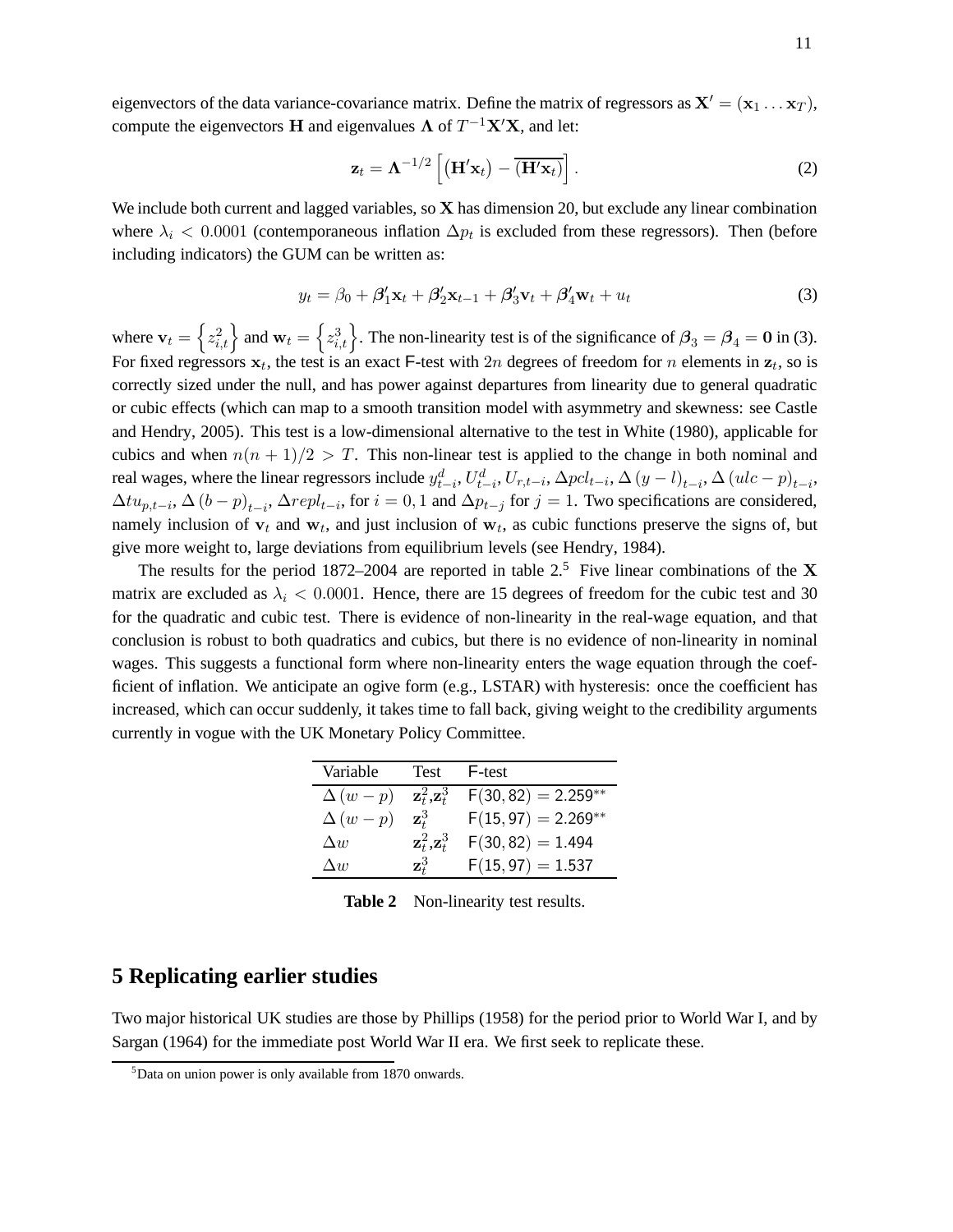### **5.1 Replicating the Phillips curve**

A number of authors have replicated the original Phillips curve, both using his group-averaged data and the original annual observations: see Thomas (1984) and Desai (1975). Our own data set was updated to extend the sample back to 1860 to match Phillips (1958), using the hourly wage rates printed in Phelps-Brown and Hopkins (1950). We also used average weekly wage earnings, consistent with the analysis in section 6 and reported in fig. 5; both series yielded very similar replications of the Phillips curve.



**Figure 5** Growth rate of wages, Phillips curve replication, and Phillips curves using ∆w.

There are two methods for calculating growth in the wage rate. The first is based on Phillips' definition, given by:

$$
\Delta \widetilde{w}_t = \frac{0.5\left(W_{t+1} - W_{t-1}\right)}{W_t} \tag{4}
$$

and we compare this with the standard practice of taking the difference of the logs. Figure 5a records the two growth rates. There is a difference in timing at the peaks and troughs, but the correlation between the two series is 0.90.

|         | $\bar{U_r}$ | $\Delta \bar{w}$ |
|---------|-------------|------------------|
| $0 - 2$ | 0.0160      | 0.0283           |
| $2 - 3$ | 0.0238      | 0.0106           |
| $3-4$   | 0.0333      | 0.0126           |
| $4 - 5$ | 0.0455      | 0.0080           |
| $5 - 7$ | 0.0589      | $-0.0017$        |
| 7-11    | 0.0816      | $-0.0007$        |

**Table 3** Phillips curve replication.

We then replicate figure 1 in Phillips' original paper (panel b), where the fitted curve is based on the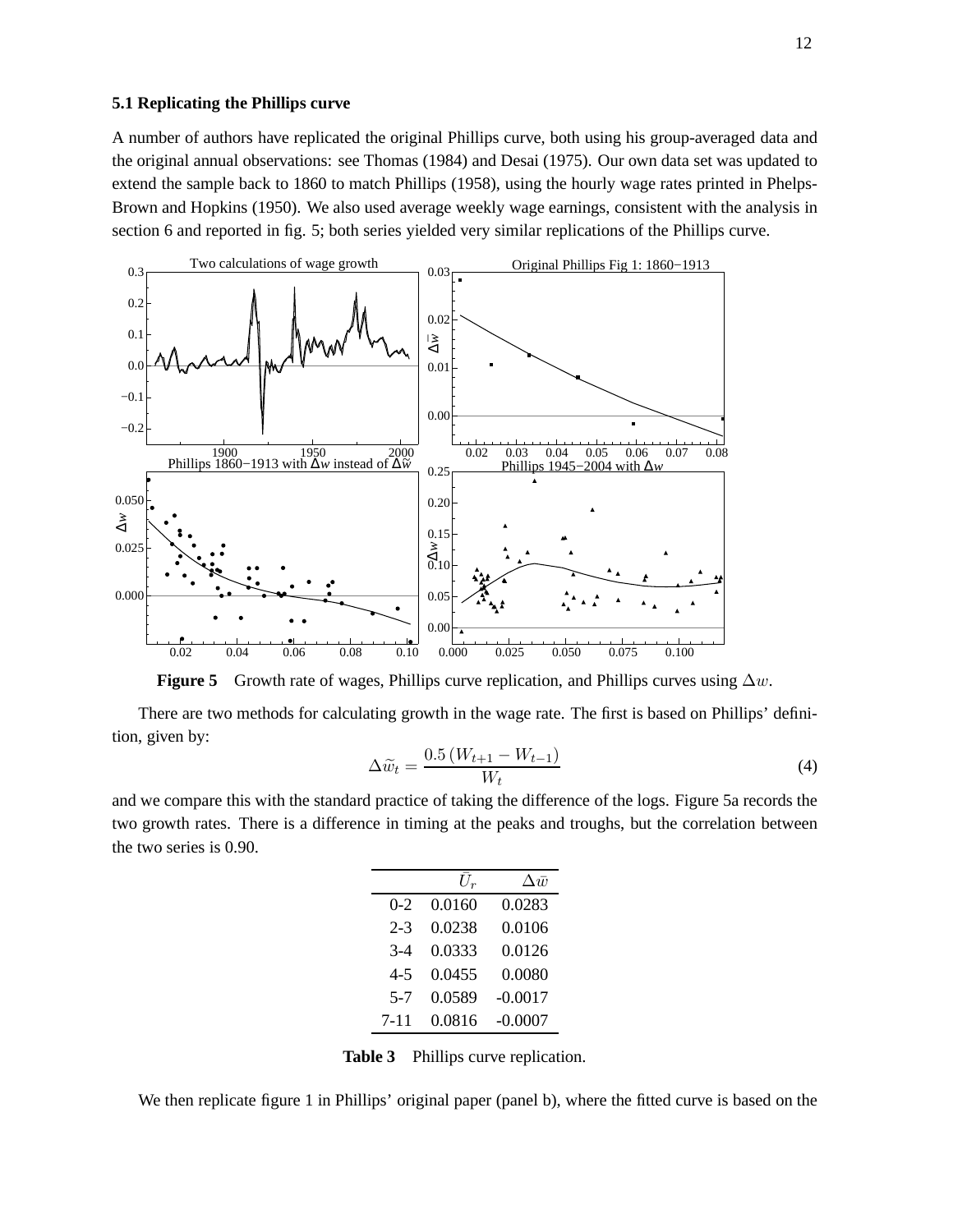group averages, denoted  $\Delta \bar{w}$  and  $\bar{U}_r$ , reported in table 3. Panel c shows the original data over the sample and a spline-based fit using  $\Delta w$ . Panel d shows the equivalent plot over 1945–2004, with the completely different picture of the well-known 'breakdown' of the Phillips curve.

Using modern methods and more extensive data, we improved a little over Phillips' pioneering results as follows ( $\hat{\mu}$  is the whole sample mean of  $(w - p) - (y - l)$  of  $-1.85$ ) for the sample  $T = 1863-1913$ :

$$
\widehat{\Delta w}_{t} = 0.277 U_{r,t}^{-1} + 0.38 \Delta p_{t} - 0.055 ((w - p)_{t-1} - (y - l)_{t} - \widehat{\mu})
$$
  
\n
$$
- 0.154 (R_{l} - \Delta p - \Delta y)_{t-1}
$$
  
\n
$$
R^{2} = 0.86^{\dagger} \widehat{\sigma} = 0.77\% \text{ SC} = -7.4 \text{ V} = 0.18 \text{ J} = 2.71^{**} \text{ Freset(1, 46) = 1.88}
$$
  
\n
$$
\chi^{2}_{\text{nd}}(2) = 5.43 \text{ F}_{\text{ar}(1-2)}(2, 45) = 2.51 \text{ F}_{\text{arch}(1-1)}(1, 45) = 0.32 \text{ F}_{\text{het}}(8, 38) = 0.23
$$
 (5)

In (5),  $R^2$  is the squared multiple correlation (<sup>†</sup> denotes including a constant),  $\hat{\sigma}$  is the residual standard deviation, coefficient standard errors are shown in parentheses, *V* and *J* are the variance-change and joint parameter-constancy tests from Hansen (1992), and *SC* is the Schwarz criterion (see Schwarz, 1978). The diagnostic tests are of the form  $F_i(k, T - 1)$  which denotes an approximate F-test against the alternative hypothesis j for:  $k^{th}$ -order serial correlation ( $F_{ar}$ : see Godfrey, 1978),  $k^{th}$ -order autoregressive conditional heteroskedasticity ( $F_{\text{arch}}$ : see Engle, 1982), heteroskedasticity ( $F_{\text{het}}$ : see White, 1980); the RESET test ( $F_{\text{reset}}$ : see Ramsey, 1969); parameter constancy ( $F_{\text{Chow}}$ : see Chow, 1960) over  $k^{th}$  periods; and a chi-square test for normality  $(\chi^2_{\text{nd}}(2))$ : see Doornik and Hansen, 1994). Finally,  $*$  and  $**$  denote significant at 5% and 1% respectively.

Thus, there is a strong inverse relationship to unemployment as Phillips found, small impacts from price inflation and the equilibrium correction of real wages to marginal product (denoted EqCM below), and a strong negative effect from the main determinant of  $U^d$ .

#### **5.2 Replicating Sargan (1964)**

We could replicate the quarterly wage equation in Sargan (1964) quite closely using annual data for  $\Delta w_t$ over the nearest sample equivalent of 1946–65 (see Hendry, 2003, for *average earnings*):<sup>6</sup>

$$
\Delta w_t = 0.64 \Delta p_t + 0.68 - 0.37 (w - p)_{t-1} + 0.009 t - 4.01 U_{r,t}
$$
  
\n(0.13) (0.26) (0.14) (0.003) (0.82)  
\n
$$
R^2 = 0.80 \hat{\sigma} = 1.01\% \text{ SC} = -8.7 \text{ F}_{\text{Chow}(1964:1)}(2, 13) = 3.0
$$
  
\n
$$
\chi^2_{\text{nd}}(2) = 0.30 \text{ F}_{\text{ar}(1-4)}(4, 11) = 0.36 \text{ F}_{\text{arch}(1-4)}(4, 12) = 0.34 \text{ T} = 1946-1965
$$
 (6)

The major difference between using earnings rather than rates is that  $U_{rt}$  is significant. Sargan lacked good data on productivity, so used a linear deterministic trend as a proxy as in (6), but we have data on output per person employed, and using that instead yields:

$$
\widehat{\Delta w}_t = 0.52 \Delta p_t + 0.12 - 0.44 (w - p - y + l - \widehat{\mu})_{t-1} - 3.31 U_{r,t}
$$
\n
$$
(0.12) (0.015) (0.12)
$$

<sup>&</sup>lt;sup>6</sup>Recent revisions to the GDP deflator have resulted in a revised series over the entire post-WWII period due to methodological changes. Replicating the Sargan model with this data leads to the same specification with almost identical coefficients but two dummies are required to account for outliers.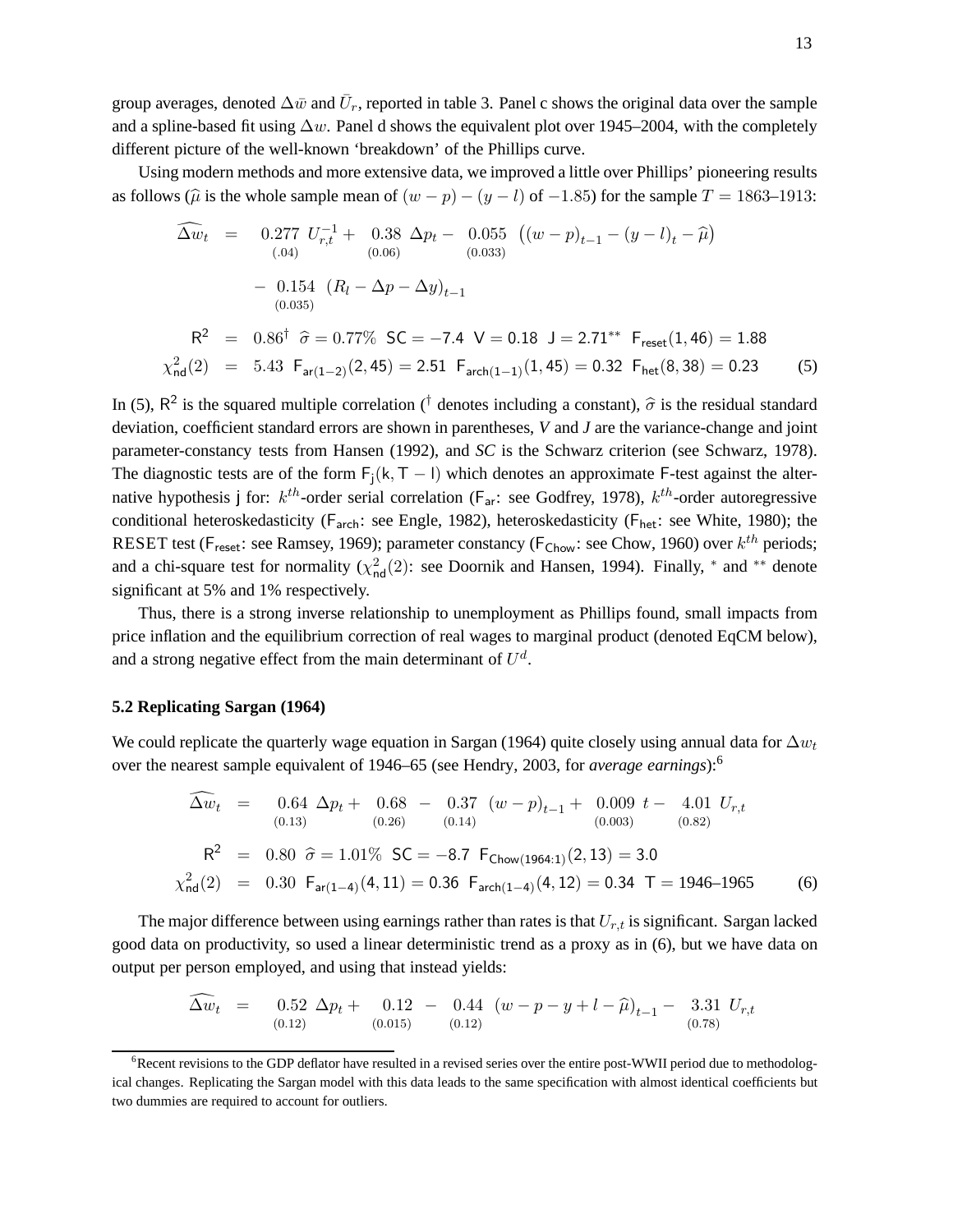$$
R^{2} = 0.79 \hat{\sigma} = 1.03\% \text{ SC} = -8.8 \text{ F}_{\text{Chow}(1956:1)}(10,6) = 0.44
$$
  

$$
\chi^{2}_{\text{nd}}(2) = 0.96 \text{ F}_{\text{ar}(1-4)}(4,12) = 0.02 \text{ F}_{\text{arch}(1-4)}(4,12) = 0.70 \chi^{2}_{\text{het}}(6) = 2.8
$$
 (7)

where  $\hat{\mu}$  is again the whole sample mean (quite close to the subsample mean of  $-1.9$ ). One also needs to take deviations from the mean of 5% for  $U_{r,t}$  for the intercept to be interpretable, in which case it vanishes, consistent with the absence of any 'autonomous' wage inflation. There is a slight deterioration in fit, but letting  $U_{rm, t} = U_{r,t} - 0.05$  delivers the simplified model:

$$
\widehat{\Delta w}_{t} = 0.58 \Delta p_{t} - 0.48 (w - p - y + l - \widehat{\mu})_{t-1} - 1.95 U_{rm,t}
$$
\n
$$
(0.12)
$$
\n
$$
R^{2} = 0.74 \widehat{\sigma} = 1.09\% SC = -8.7 F_{\text{Chow}(1956:1)}(10, 7) = 0.53
$$
\n
$$
\chi^{2}_{\text{nd}}(2) = 0.04 F_{\text{ar}(1-4)}(4, 13) = 0.13 F_{\text{arch}(1-4)}(4, 12) = 2.35 F_{\text{het}}(6, 13) = 1.08
$$
\n(8)

The long-run steady-state constant-inflation solution is that deviations of the wage share from its mean vary negatively with deviations of the unemployment rate from its mean of 5%. In the short run, real wages fall with inflation and unemployment, but are rapidly corrected by the wage share, which embodies the neo-classical proposition that the real wage equals the marginal product. However, instrumenting  $\Delta p_t$  by  $\Delta p_{t-1}$ ,  $\Delta w_{t-1}$  and the constant yields a coefficient slightly larger than unity, so a real-wage reformulation is not precluded. Simultaneity would have induced an upward biased estimate for the coefficient of  $\Delta p_t$  in (8), so a 'measurement error' explanation is more plausible, possibly that  $\Delta p_t$  is a mis-measured proxy for expected inflation.

The findings from these equations are surprisingly consistent, though inconsistent with the direct replication of Phillips's work in fig. 5: although Phillips found no role for either price inflation or the EqCM from the wage share, we do here, making the relationship between the approaches that much closer. Indeed, simply enforcing the specification in (5) for the post-war period yields ( $T = 1946-1965$ ):

$$
\widehat{\Delta w}_{t} = 0.70 \Delta p_{t} - 0.44 \left( (w - p)_{t-1} - (y - l)_{t} - \widehat{\mu} \right) + 0.81 U_{r,t}^{-1}
$$
\n
$$
(0.089)
$$
\n
$$
R^{2} = 0.81 \widehat{\sigma} = 0.95\% \text{ SC} = -9.0 \text{ V} = 0.09 \text{ J} = 0.72 \text{ F}_{\text{reset}}(1, 16) = 0.09
$$
\n
$$
\chi_{\text{nd}}^{2}(2) = 10.9^{**} \text{ F}_{\text{ar}(1-2)}(2, 15) = 0.01 \text{ F}_{\text{arch}(1-1)}(1, 15) = 0.22 \text{ F}_{\text{het}}(6, 10) = 0.26 \quad (9)
$$

The salient features of the specification in (8) reappear in (9), which also shares two significant effects with (5), albeit with different coefficients, the remaining two variables being insignificant. There is a larger coefficient on price inflation, which may reflect that past real-wage losses are also more important than in (5), but the stark difference from the model behind fig. 5 is muted. Interestingly, despite the much lower and less volatile unemployment rate in the post-war reconstruction era, the non-linear form  $U_{r,t}^{-1}$ in (9) leads to a better fitting model than  $U_{r,t}$  in (8).

### **6 Model of UK wage inflation 1860–2004**

In keeping with the general-to-simple modeling philosophy outlined in section 4.1, the initial model of  $\Delta (w-p)_t$  included the variables  $\Delta pcl_{t-i}$ ,  $\Delta repl_{t-i}$ , and  $(fna \times \Delta p)_{t-i}$  for  $i = 0,1; U_{r,t-j}$ ,  $U_{r,t-j}^{-1}$ and  $\Delta (y - l)_{t-j}$  for  $j = 0, 1, 2$ ; as well as  $(ulc - p - \hat{\mu})_{t-j}$ ,  $U_{t-k}^d$  and  $\Delta (w - p)_{t-k}$  for  $k = 1, 2$ ,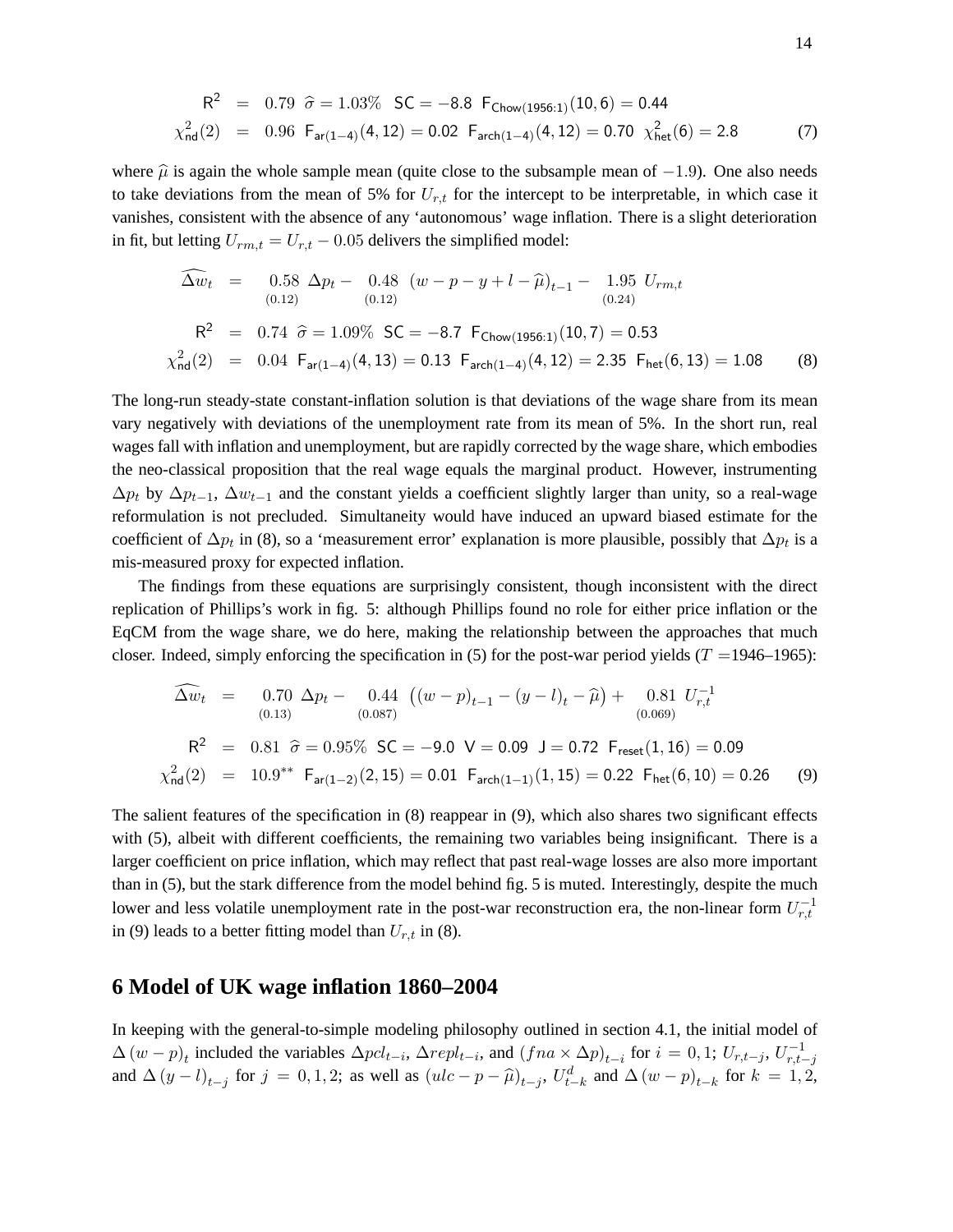where, as discussed following  $(11)$ :<sup>7</sup>

$$
fna = \frac{-1}{1 + 1000\Delta p_t^2}.
$$
\n(10)

Four dummies were included based on the results of the impulse saturation applied in section 4.2, namely indicator variables for 1918, 1940, a combined dummy for 1975 and 1977 (first oil crisis and incomes policies), and a dummy for the shift during the Second World War of 3% up in 1942 and 43, followed by equal magnitude falls in 1944 and 45 (denoted *IWW2*). An intercept was also included. The unrestricted model yielded  $\hat{\sigma} = 1.20\%$  for 25 variables ( $SC = -8.15$ , and there were no significant mis-specification tests: without indicators  $\hat{\sigma} = 1.84\%$ ). The resulting specific model was selected using the PcGets conservative strategy, which delivers an overall significance level of approximately 1%. Including differences of the unemployment rate would result in perfect collinearity, but the final model suggested that  $U_{r,t}$  and  $U_{r,t-2}$  cancelled each other out: the restriction was accepted and imposed. Selection was then undertaken using the twice lagged difference.<sup>8</sup>

The resulting wage model is reported in equation (11), and is an updated version of that used in Hendry (2001), with a longer sample both before and after that research. Automatic model selection provided an important check on the previous model specification, and furthermore, the extended sample enabled *ex ante* forecasts to be computed given the same model specification. The  $F_{Chow}(14, 105)$  test is for the 14 years from 1991 on, data not available in that earlier study.

$$
\Delta (w - p)_t = 0.76 \text{ fina} \times \Delta p_t + 0.010 + 0.39 \Delta (y - l)_t + 0.13 \Delta (y - l)_{t-2}
$$
  
\n(0.13)  
\n
$$
- 0.08 (ulc - p - \hat{\mu})_{t-2} - 0.14 \Delta_2 U_{r,t-1} + 0.027 \text{ H918}_t
$$
  
\n(0.01)  
\n
$$
+ 0.14 \text{ H940}_t - 0.05 \text{ H7577}_t + 0.03 \text{ IWW2}_t
$$
  
\n(0.013)  
\n
$$
R^2 = 0.75 \hat{\sigma} = 1.24\% \text{ SC} = -8.51
$$
  
\n
$$
\chi^2_{\text{nd}}(2) = 3.0 \text{ F}_{\text{ar}}(2, 130) = 0.18 \text{ F}_{\text{arch}}(1, 130) = 0.40 \text{ F}_{\text{reset}}(1, 104) = 0.01
$$
  
\n
$$
F_{\text{het}}(15, 116) = 0.66 \text{ F}_{\text{Chow}}(14, 105) = 0.56 \text{ T} = 1863-2004.
$$
  
\n(11)

The non-linear mapping in (10) is shown in fig. (6). Thus, as price inflation rises, workers become more attentive, and act to prevent the further erosion of their real wages. There is a slow long-run feedback to real unit labor costs, and rather rapid incorporation of productivity increases into real wage increases, dampened by increases in unemployment. The major outliers are all significant. The one counter-intuitive effect is the small but highly significant intercept of about 1% pa 'autonomous real wage growth', possibly reflecting unmodeled factors like reductions in hours worked. The fit of 1.24% is only slightly worse than (8), but less close than for (5): over the whole sample, the level of unemployment (and its inverse) were insignificant. Contemporaneous and lagged levels of unemployment and its inverse were included in the GUM, but the reduction procedure found them to be insignificant over the sample

 $\alpha^7 \Delta t u_p$  is excluded as its sample only commences in 1870. Some variables only have 1 lag due to sample restrictions, and some contemporaneous values are excluded to avoid simultaneity or perfect collinearity.

 ${}^8$ Undertaking selection using Autometrics at 1% results in a similar model to equation (11), but the level of unemployment is retained rather than the difference, and a restriction to impose the difference is rejected; the excess demand for unemployment variable is also retained.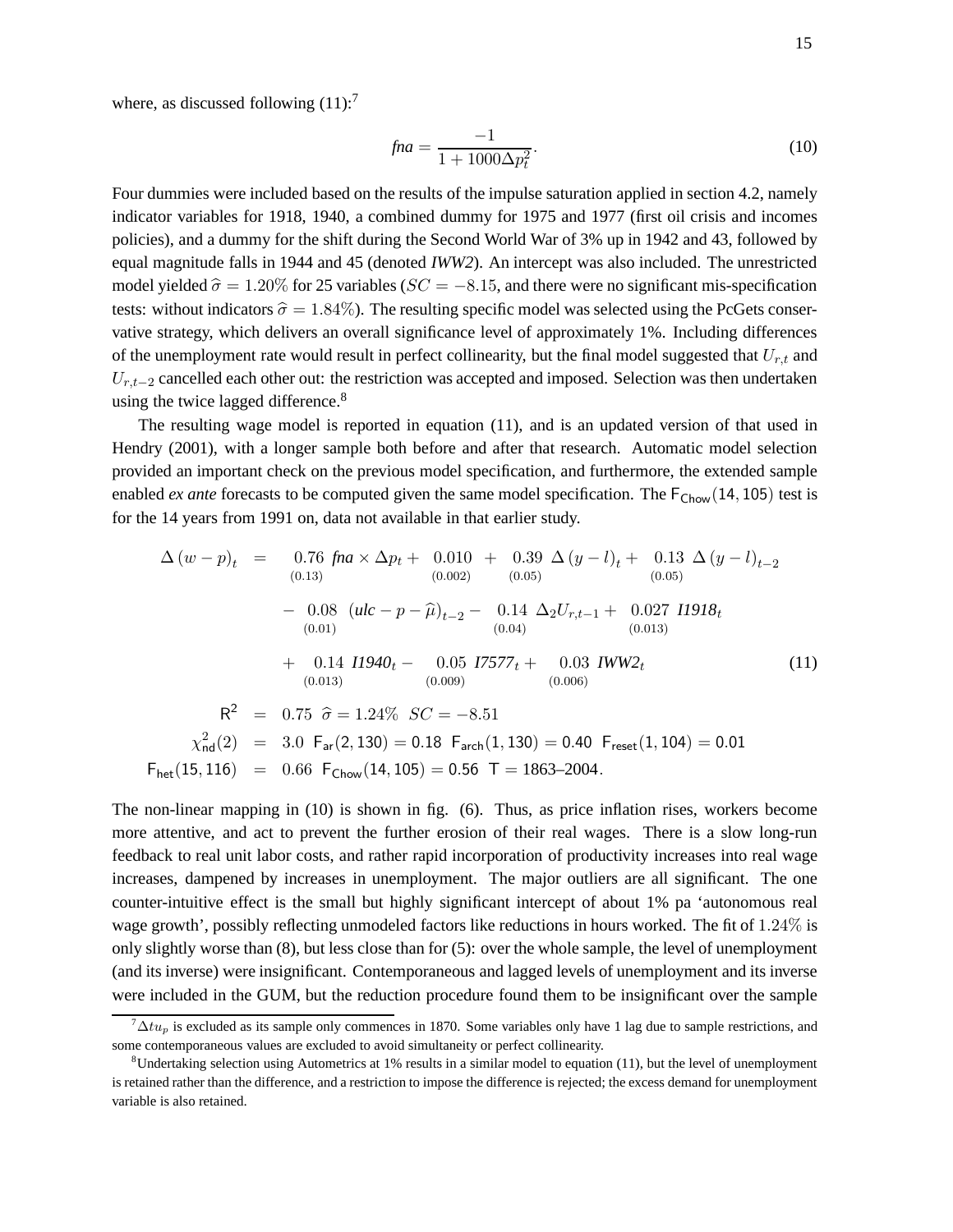period as restrictions testing for differences were all accepted. None of the model mis-specification tests is significant.



**Figure 6** Non-linear price coefficient.

Figure (7) shows the whole-sample outcomes, fit, residuals, their density, and the subsample forecasts. The fit is closest pre-1945 and post the oil crisis, with a deterioration in the 1950s and 60s, although not sufficiently so to induce heteroscedasticity. The 14 'outside sample' 1-step forecasts (i.e., using pre-1990 estimates) are remarkably good given that they are after the Thatcher labor-market reforms, and the 1992 exit from the ERM: despite that large devaluation, and an expectation of higher inflation therefrom that did not ensue, the model does not overpredict.

Finally, fig. 8 shows the resulting recursive estimates and tests. There is evidence of some variation in the estimated parameters beyond pure sampling effects, although the infrequency of 1-step constancy rejections is consistent with not rejecting the null overall. Conversely, extending the 'Phillips model' in (5) leads to  $\hat{\sigma} = 2.0\%$ , even with all the dummies added, and a coefficient on  $\Delta p_t$  of unity, so reveals dramatic non-constancy.

## **7 Conclusions**

The breakdown of the original Phillips curve sparked a salient empirical literature on the determinants of wage inflation, of which Sargan (1964) was a seminal paper. Given the performance of these alternative model specifications on different sub-samples over the past 140 years, the question of whether the models can be reconciled is naturally raised. The huge changes that inevitably occur over such a long time period, such as technological innovation, legislative changes, social reforms, wars and policy regime shifts, signify the inherent difficulties in specifing a constant parameter model over the entire 140 years. However, advances in econometric techniques, including the developments in automatic generalto-specific model selection, the use of indicator saturation to identify shifts, and testing for non-linearity in large dimensional, collinear systems, all combine to provide a potential methodology for the analysis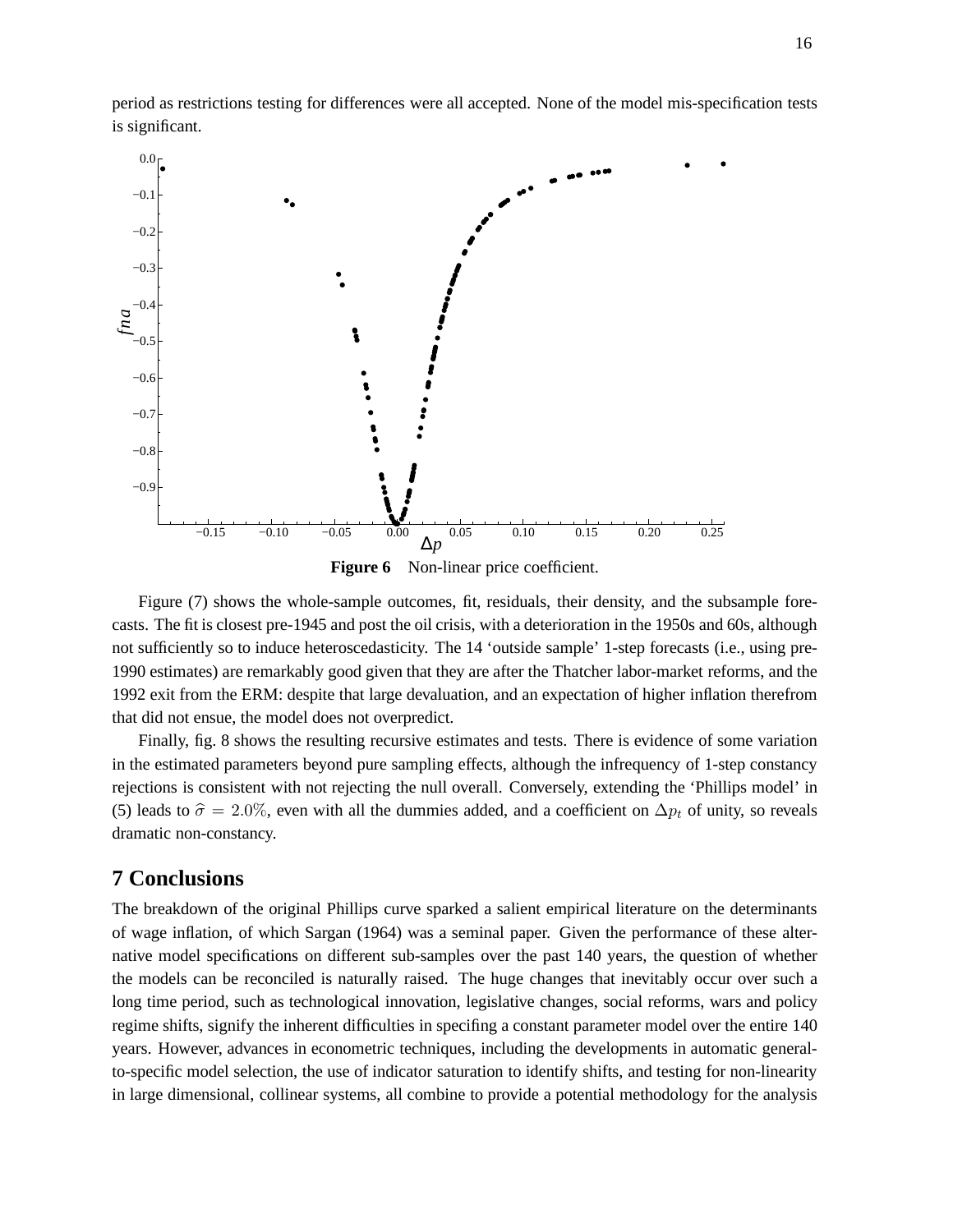

Figure 7 Outcomes, fit, residuals, their density, and subsample forecasts.



**Figure 8** Recursive estimates and tests.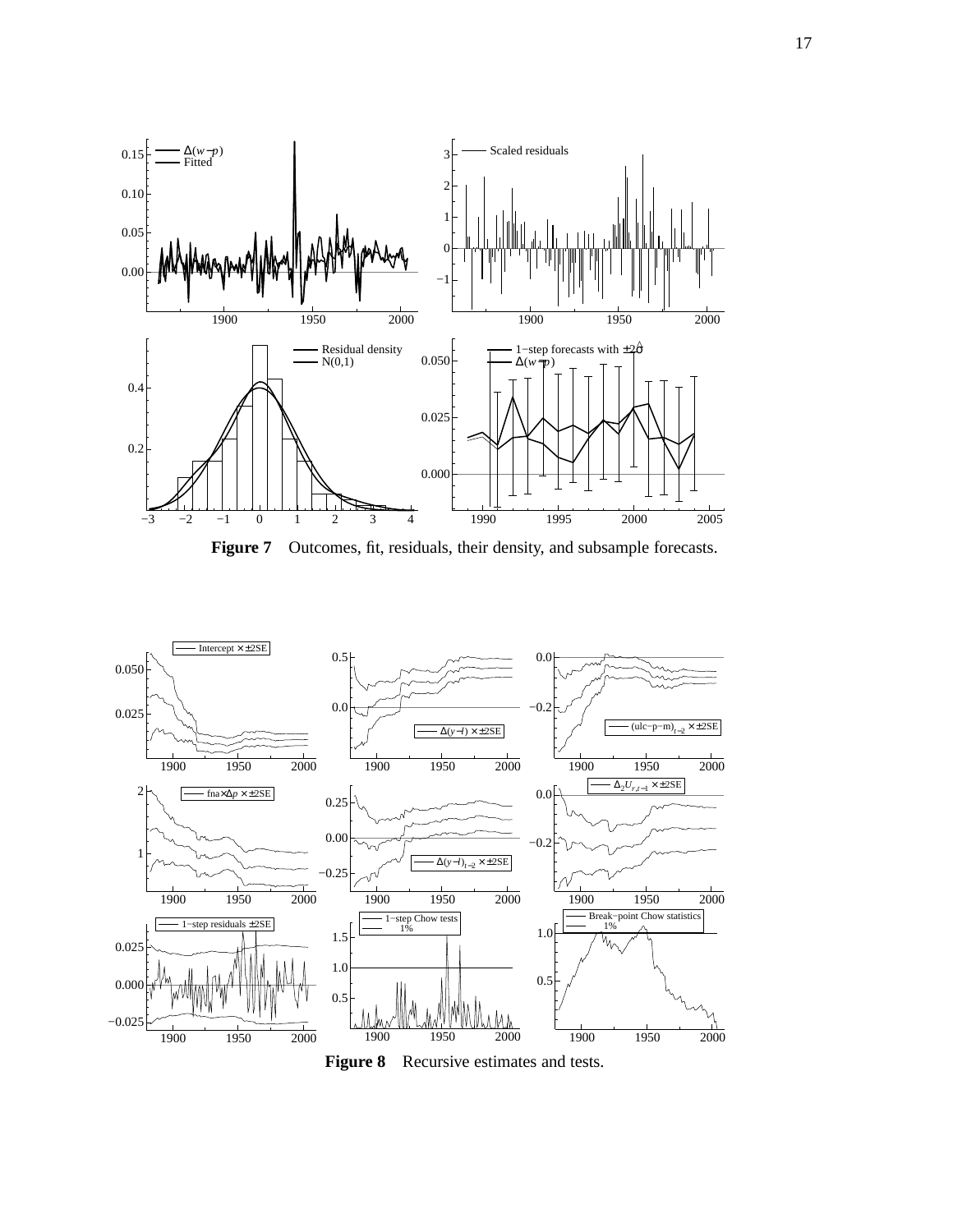of such a problem. The model of real wage inflation is able to explain much of the movement in wages over almost a century and a half, both pre World War I and post World War II and still provide good 1 step forecasts of real wage inflation over the past 14 years. En route, the modeling procedure facilitates tests for many extant theories of wage inflation within a general model. Exclusion of variables such as the replacement ratio and level of unemployment from the final model suggests that these variables do not play a major role in the wage inflation process in the UK. Jacobson, Vredin and Warne (1998) also find little evidence of a relation between real wages and unemployment in post-war Sweden.

Wages are part of an interacting system, some of which has been modelled previously, but all of which has to be understood before policy questions can be successfully addressed. While the results of empirical research always remain tentative, we hope to have thrown some light on the behavior of real wages over the last 144 years.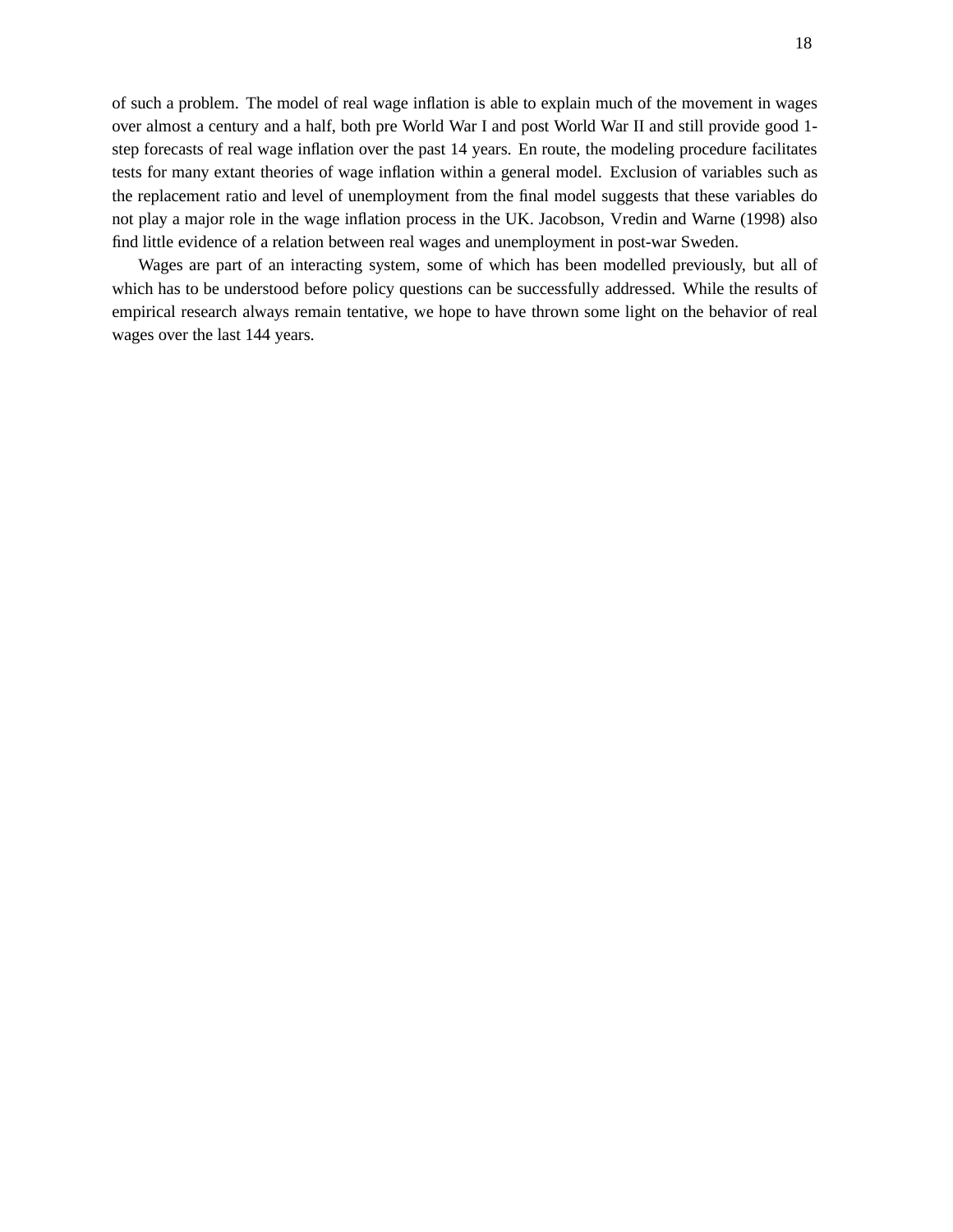# **8 Appendix: Data definitions**

| $Y_t$                  | $=$                                          | real GDP, £million, 1985 prices                                                                                                                                                                                                                    | [6], p.836, [9]a $(1993)$                                |  |
|------------------------|----------------------------------------------|----------------------------------------------------------------------------------------------------------------------------------------------------------------------------------------------------------------------------------------------------|----------------------------------------------------------|--|
| $P_t$                  | $=$                                          | implicit deflator of GDP, (1985=1)                                                                                                                                                                                                                 | [6], p.836, [9]a $(1993)$                                |  |
| $M_t$                  | $=$                                          | nominal broad money, £million                                                                                                                                                                                                                      | [1], [2]                                                 |  |
| $R_{s,t}$              | $\displaystyle \qquad \qquad =\qquad \qquad$ | three-month treasury bill rate, fraction p.a.                                                                                                                                                                                                      | [1], [2]                                                 |  |
| $R_{l,t}$              | $=$                                          | long term bond interest rate, fraction p.a.                                                                                                                                                                                                        | [1], [2]                                                 |  |
| $R_{n,t}$              | $=$                                          | opportunity-cost of money measure                                                                                                                                                                                                                  | $[3]$                                                    |  |
| $N_t$                  | $=$                                          | nominal National Debt, £million                                                                                                                                                                                                                    | [8]                                                      |  |
| $U_t$                  | $=$                                          | unemployment                                                                                                                                                                                                                                       | $[7]$ , [9]c (1993)                                      |  |
|                        |                                              | $Wpop_t$ = working population                                                                                                                                                                                                                      | $[7]$ , [9]c (1993)                                      |  |
| $U_{r,t}$              |                                              | $= U_t / Wpop_t$ (unemployment rate, fraction)                                                                                                                                                                                                     |                                                          |  |
| $L_t$                  |                                              | = employment (= $Wpop_t - U_t$ )                                                                                                                                                                                                                   | [4], [5]                                                 |  |
| $K_t$                  |                                              | $=$ gross capital stock                                                                                                                                                                                                                            | [6], p.864, [9]c (1972, 1979, 1988, 1992)                |  |
|                        |                                              | $W_t$ = average weekly wage earnings                                                                                                                                                                                                               | [17], [18], [19]                                         |  |
|                        |                                              | $W_{r,t}$ = nominal wage rates                                                                                                                                                                                                                     | $[5]$ , $[12]$ , $[18]$                                  |  |
| $H_t$                  |                                              | $=$ normal hours (from 1920)                                                                                                                                                                                                                       | $[6]$ , p.148, $[9]$                                     |  |
|                        |                                              | $ULC_t$ = unit labour costs $(= L_t W_{r,t}/Y_t)$                                                                                                                                                                                                  |                                                          |  |
| $TU_t$                 |                                              | $=$ trade union membership (from 1870)                                                                                                                                                                                                             | [6], p.137, [15], Table 6.20, [16]                       |  |
| $TU_{p,t}$             |                                              | = trade union power (= $1000 \times TU_t/ Wpop_t$ )                                                                                                                                                                                                |                                                          |  |
| $B_t$                  |                                              | $=$ unemployment benefits                                                                                                                                                                                                                          | [13], [14], [12]                                         |  |
|                        |                                              | $repl_t$ = replacement ratio $(=(b-p)_t/(w-p)_{t-1})$                                                                                                                                                                                              |                                                          |  |
| $NIC_t$                |                                              | $=$ national insurance contributions                                                                                                                                                                                                               | $[12]$                                                   |  |
| $P_{e,t}$              |                                              | $=$ world prices, (1985=1)                                                                                                                                                                                                                         | [1], [2], [10]                                           |  |
| $E_t$                  |                                              | $=$ annual-average effective exchange rate                                                                                                                                                                                                         | [1], [2], [10]                                           |  |
|                        |                                              | $PCL_t$ = cost of living index                                                                                                                                                                                                                     | $[6]$ , p. 719, p. 737, p. 738, $[17]$ , $[18]$ , $[20]$ |  |
| $P_{nni,t}$            |                                              | $=$ deflator of net national income, (base 1985)                                                                                                                                                                                                   | [1], [2]                                                 |  |
| $P_{cpi,t}$            |                                              | $=$ consumer price index, (1985=1)                                                                                                                                                                                                                 | [4], [5]                                                 |  |
| $P_{o^{\mathsf{g}},t}$ |                                              | $=$ commodity price index, \$                                                                                                                                                                                                                      | $[11]$                                                   |  |
| $U_t^d$                |                                              | $= U_{r,t} - 0.05 - 0.85 (R_{l,t} - \Delta p_t - \Delta y_t)$                                                                                                                                                                                      |                                                          |  |
|                        |                                              |                                                                                                                                                                                                                                                    |                                                          |  |
|                        |                                              |                                                                                                                                                                                                                                                    |                                                          |  |
|                        |                                              |                                                                                                                                                                                                                                                    |                                                          |  |
|                        |                                              | $y_t^{\stackrel{.}{d}}$ = $y_t - l_t - cap_t$<br>$cap_t$ = $\begin{cases} 2.62 + 0.006t + 0.36 (k_t - wpop_t) & 1860 - 1945 \\ 1.69 + 0.015t + 0.36 (k_t - wpop_t) & 1946 - 1974 \\ 1.98 + 0.013t + 0.36 (k_t - wpop_t) & 1975 - 2005 \end{cases}$ |                                                          |  |
|                        |                                              | $\Delta x_t$ = $(x_t - x_{t-1})$ for any variable $x_t$                                                                                                                                                                                            |                                                          |  |
| $\Delta^2 x_t$         |                                              | $= \Delta x_t - \Delta x_{t-1}$                                                                                                                                                                                                                    |                                                          |  |

Sources: [1] Friedman and Schwartz (1982); [2] Attfield, Demery and Duck (1995); [3] Ericsson *et al.* (1998); [4] Shadman-Mehta (1995) (who cites Sleeman (1981) and Thomas (1984) as sources); [5] Phillips (1958); [6] Mitchell (1988); [7] Feinstein (1972); [8] Bank of England; [9] Bean (taken from (a) *Economic Trends Annual Supplements*, (b) *Annual Abstract of Statistics*, (c) *Department of Employment Gazette* and (d) *National Income and Expenditure*, as well as other sources cited here); [10] Cameron and Muellbauer; [11] UN Statistical Yearbook; [12] Office for National Statistics, Blue Book; [13] Board of Trade (1860-1908); [14] SS Stats; [15] Annual Abstract of Statistics; [16] Office for National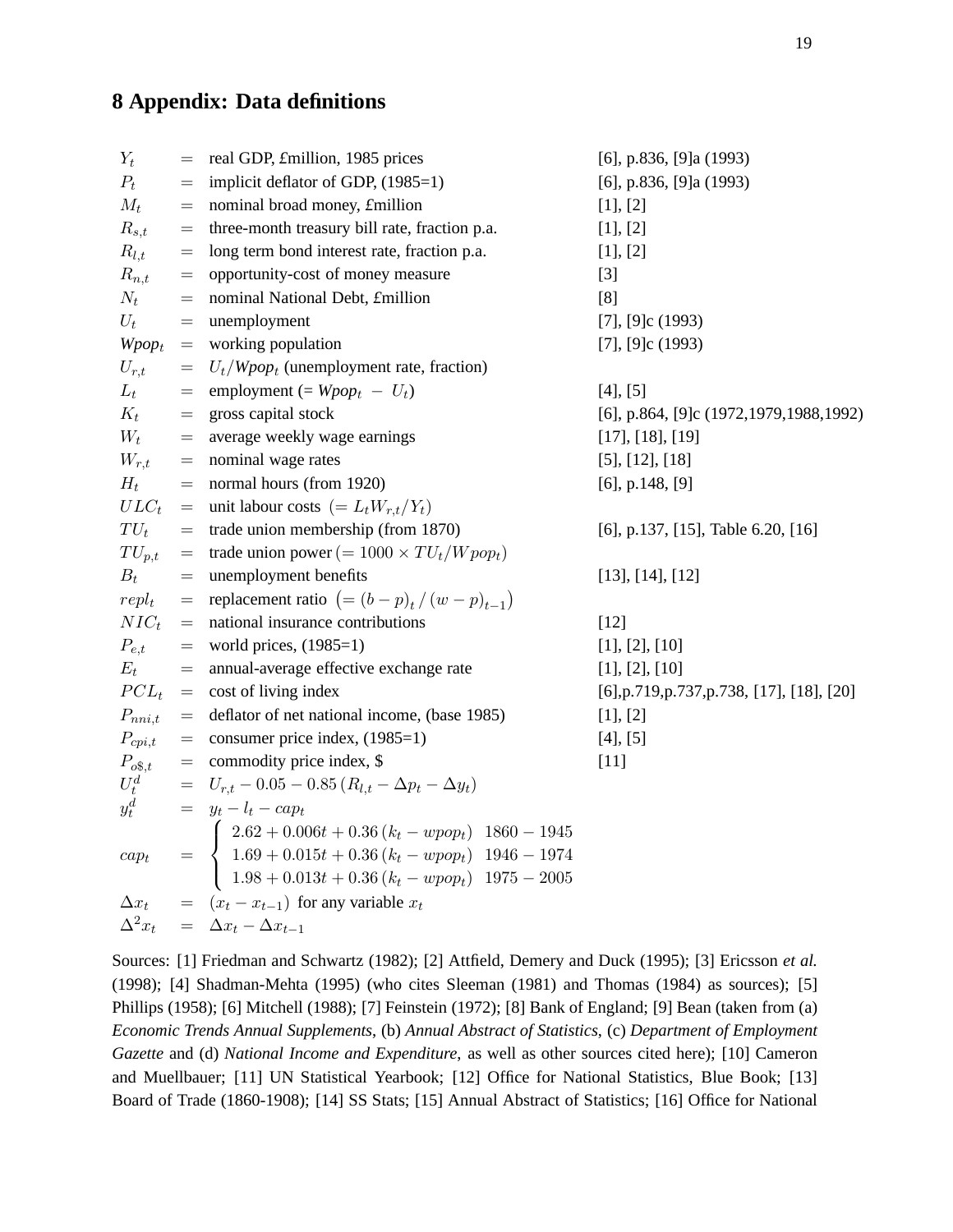Statistics, Labour Market Trends; [17] Crafts and Mills (1994); [18] Feinstein (1990); [19] Office for National Statistics, Labour Force Survey; [20] Office for National Statistics, Economic Trends Annual Supplement.

Notes:

Hendry and Ericsson (1991) and Hendry (2001) provide detailed discussions about most of these series. Average weekly wages: a measure of full-time weekly earnings for all blue collar workers, where the coverage has been extended to include more occupations. and allows for factors such as changes in the composition of the manual labour force by age, sex, and skill, and the effect of variations in remuneration under piece rates and other systems of payments, but not adjusted for time lost through part-time work, short-time, unemployment etc. A reduction in standard hours worked that was offset by a rise in hourly wage rates would not be reflected in the index. From 1855-1880, the data are from Feinstein (1990), but not revised to increase coverage. Prior to that, the data come from a number of sources on average wage rates for blue collar workers.

Nominal wage rates: hourly wage rates prior to 1946, then weekly wage rates afterwards, so the latter were standardized by dividing by normal hours. The trend rate of decline of hours is about 0.5% p.a. (based on a drop from 56 to 40 between 1913 and 1990, with an additional increase in paid holidays), so unit labour costs were adjusted accordingly, and spliced to an average earnings index for the whole economy including bonuses [ONS: LNMM] from 1991 and rebased to 2000=1.

Benefits: amount expended for poor relief in unionized industries/number of paupers (from [13]) to 1908 (data for England and Scotland). Interwar and post-WWII data on value of benefits from [14], Table 34.01 (1989), Table A2.36 (1992) and [12] total government benefit expenditure/population. Data spliced over 1909-1919 and 1939-1945.

### **References**

- Akerlof, G. A., and Yellen, J. L. (eds.)(2001). *Efficiency Wage Models of the Labor Market*. Cambridge: Cambridge University Press.
- Alesina, A., and Perotti, R. (1997). The welfare state and competitiveness. *American Economic Review*, **87**, 921–939.
- Altissimo, F., and Corradi, V. (2003). Strong rules for detecting the number of breaks in a time series. *Journal of Econometrics*, **117**, 207–244.
- Anderson, T. W. (1962). The choice of the degree of a polynomial regression as a multiple-decision problem. *Annals of Mathematical Statistics*, **33**, 255–265.
- Anderson, T. W. (1971). *The Statistical Analysis of Time Series.* New York: John Wiley & Sons.
- Attfield, C. L. F., Demery, D., and Duck, N. W. (1995). Estimating the UK demand for money function: A test of two approaches. Mimeo, Economics Department, University of Bristol.
- Bai, J., and Perron, P. (1998). Estimating and testing linear models with multiple structural changes. *Econometrica*, **66**, 47–78.
- Beveridge, W. (1942). *Social Insurance and Allied Services*. London: HMSO.
- Beveridge, W. (1945). *Full Employment in a Free Society*. New York: WW Norton.
- Blanchard, O. J. (1987). The wage price spiral. *Quarterly Journal of Economics*, **101**, 543–565.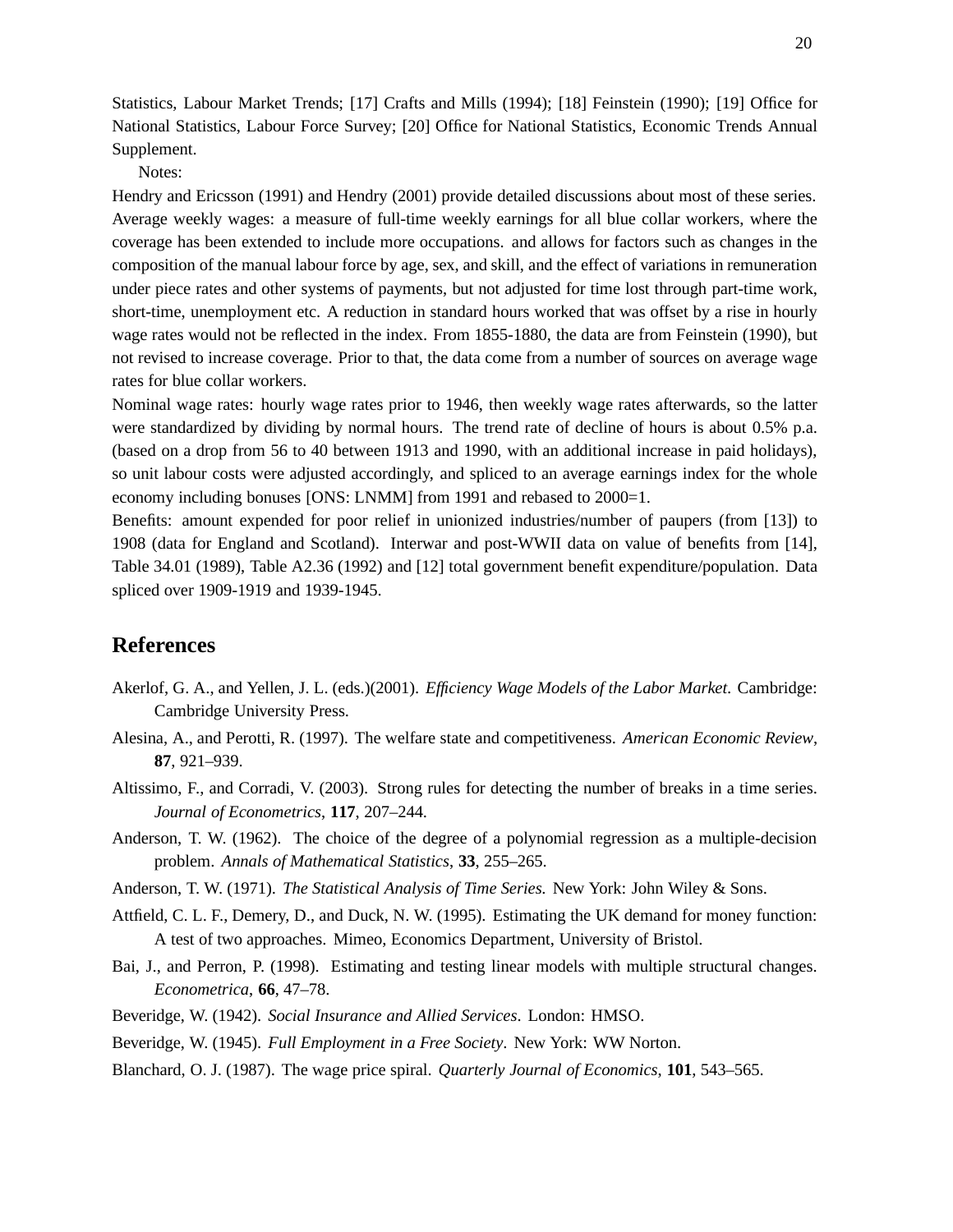- Bowley, A. L. (1937). *Wages and Income in the United Kingdom since 1860*. Cambridge: Cambridge University Press.
- Calmfors, L., and Driffill, J. (1988). Centralization of wage bargaining. *Economic Policy*, **3**, 14–61.
- Campos, J., Ericsson, N. R., and Hendry, D. F. (eds.)(2005). *Readings on General-to-Specific Modeling*. Cheltenham: Edward Elgar.
- Castle, J. L., and Hendry, D. F. (2005). Extending the boundaries of automatic Gets to non-linear models. Mimeo, Economics Department, Oxford University.
- Castle, J. L., and Hendry, D. F. (2006). A collinearity-robust test for non-linearity. Unpublished paper, Economics Department, University of Oxford.
- Chow, G. C. (1960). Tests of equality between sets of coefficients in two linear regressions. *Econometrica*, **28**, 591–605.
- Clements, M. P., and Hendry, D. F. (2005). Guest editors' introduction: Information in economic forecasting. *Oxford Bulletin of Economics and Statistics*, **67**, 713–753.
- Crafts, N. F. R. (1988). The assessment: British economic growth over the long run. *Oxford Review of Economic Policy*, **4**, i–xxi.
- Crafts, N. F. R., and Mills, T. C. (1994). Trends in real wages in Britain, 1750-1913. *Explorations in Economic History*, **31**, 176–194.
- Darne, O., and Diebolt, C. (2004). Unit roots and infrequent large shocks: International evidence on output. *Journal of Monetary Economics*, **51**, 1449–1465.
- Desai, M. J. (1975). The Phillips curve: A revisionist interpretation. *Economica*, **42**, 1–19.
- Dicks-Mireaux, L. A., and Dow, J. C. R. (1959). The determinants of wage inflation: United Kingdom, 1946–1956. *Journal of the Royal Statistical Society*, **A, 122**, 145–84.
- Doornik, J. A. (2006). *An Introduction to OxMetrics*. London: Timberlake Consultants Press.
- Doornik, J. A. (2007). Autometrics. Working paper, Economics Department, University of Oxford.
- Doornik, J. A., and Hansen, H. (1994). A practical test for univariate and multivariate normality. Discussion paper, Nuffield College.
- Doornik, J. A., Hendry, D. F., and Nielsen, B. (1998). Inference in cointegrated models: UK M1 revisited. *Journal of Economic Surveys*, **12**, 533–572.
- Engle, R. F. (1982). Autoregressive conditional heteroscedasticity, with estimates of the variance of United Kingdom inflation. *Econometrica*, **50**, 987–1007.
- Ericsson, N. R., Hendry, D. F., and Prestwich, K. M. (1998). The demand for broad money in the United Kingdom, 1878–1993. *Scandinavian Journal of Economics*, **100**, 289–324.
- Escribano, A. (2004). Nonlinear error correction: The case of money demand in the UK (1878–2000). *Macroeconomic Dynamics*, **8**, 76–116.
- Feinstein, C. H. (1972). *National Income, Expenditure and Output of the United Kingdom, 1855–1965*. Cambridge: Cambridge University Press.
- Feinstein, C. H. (1990). New estimates of average earnings in the UK, 1880-1913. *Economic History Review*, **43**, 595–632.
- Friedman, M. (1977). Nobel lecture: Inflation and unemployment. *Journal of Political Economy*, **85**, 451–472.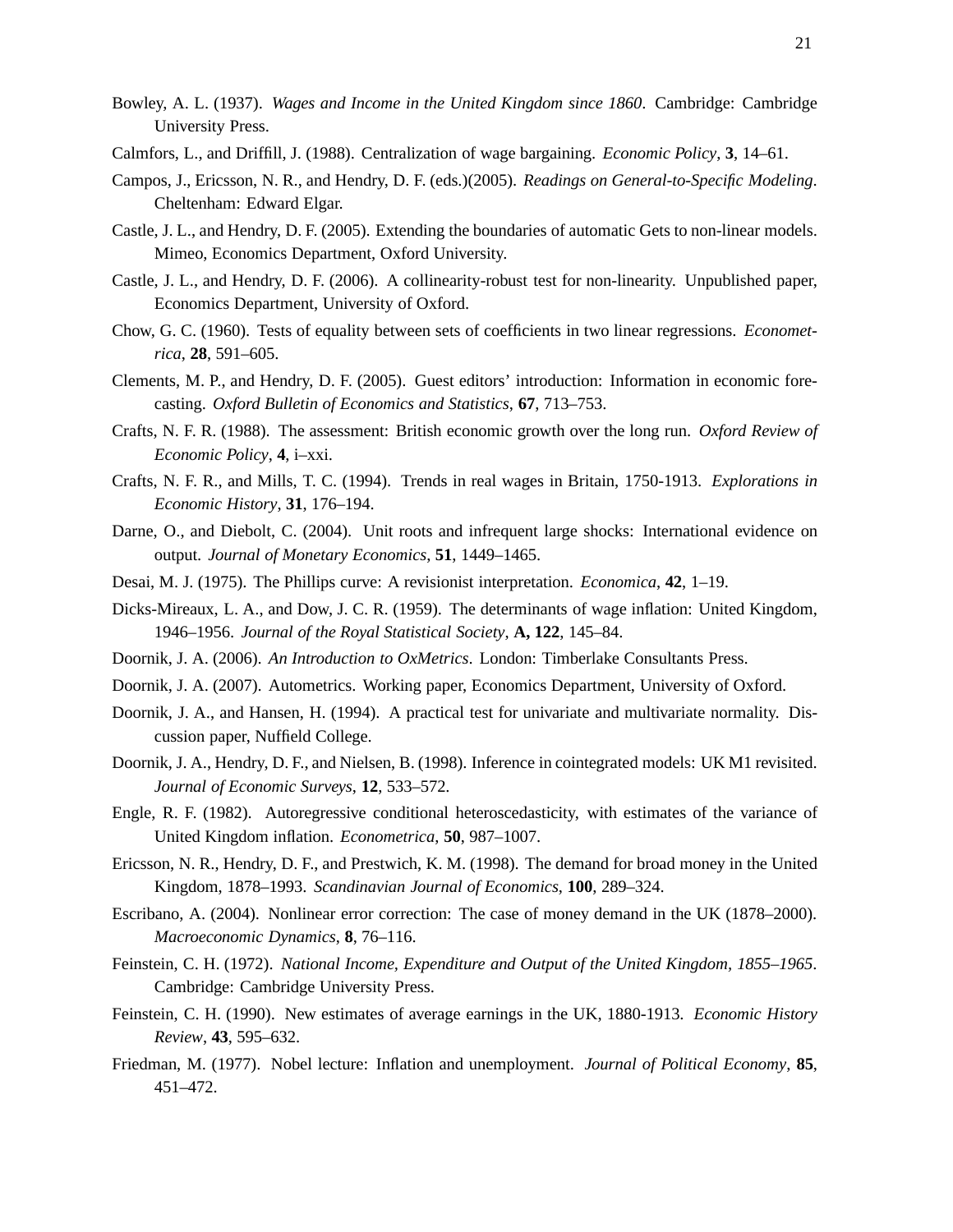- Friedman, M., and Schwartz, A. J. (1982). *Monetary Trends in the United States and the United Kingdom: Their Relation to Income, Prices, and Interest Rates, 1867–1975*. Chicago: University of Chicago Press.
- Godfrey, L. G. (1978). Testing for higher order serial correlation in regression equations when the regressors include lagged dependent variables. *Econometrica*, **46**, 1303–1313.
- Godley, W. A. H., and Nordhaus, W. D. (1972). Pricing in the trade cycle. *Economic Journal*, **82**, 853–882.
- Hansen, B. E. (1992). Testing for parameter instability in linear models. *Journal of Policy Modeling*, **14**, 517–533.
- Hendry, D. F. (1979). Predictive failure and econometric modelling in macro-economics: The transactions demand for money. In Ormerod, P. (ed.), *Economic Modelling*, pp. 217–242. London: Heinemann.
- Hendry, D. F. (1984). Econometric modelling of house prices in the United Kingdom. In Hendry, D. F., and Wallis, K. F. (eds.), *Econometrics and Quantitative Economics*, pp. 211–252. Oxford: Basil Blackwell.
- Hendry, D. F. (1995). *Dynamic Econometrics*. Oxford: Oxford University Press.
- Hendry, D. F. (1996). On the constancy of time-series econometric equations. *Economic and Social Review*, **27**, 401–422.
- Hendry, D. F. (2001). Modelling UK inflation, 1875–1991. *Journal of Applied Econometrics*, **16**, 255– 275.
- Hendry, D. F. (2003). J. Denis Sargan and the origins of LSE econometric methodology. *Econometric Theory*, **19**, 457–480.
- Hendry, D. F., and Doornik, J. A. (2006). *Empirical Econometric Modelling using PcGive: Volume I*. London: Timberlake Consultants Press.
- Hendry, D. F., and Ericsson, N. R. (1991). An econometric analysis of UK money demand in 'Monetary Trends in the United States and the United Kingdom' by Milton Friedman and Anna J. Schwartz. *American Economic Review*, **81**, 8–38.
- Hendry, D. F., Johansen, S., and Santos, C. (2004). Selecting a regression saturated by indicators. Unpublished paper, Economics Department, University of Oxford.
- Hendry, D. F., and Krolzig, H.-M. (2001). *Automatic Econometric Model Selection*. London: Timberlake Consultants Press.
- Hendry, D. F., and Krolzig, H.-M. (2004). We ran one regression. *Oxford Bulletin of Economics and Statistics*, **66**, 799–810.
- Hendry, D. F., and Krolzig, H.-M. (2005). The properties of automatic Gets modelling. *Economic Journal*, **115**, C32–C61.
- Hendry, D. F., and Massmann, M. (2007). Co-breaking: Recent advances and a synopsis of the literature. *Journal of Business and Economic Statistics*, **25**, 33–51.
- Hendry, D. F., and Santos, C. (2005). Regression models with data-based indicator variables. *Oxford Bulletin of Economics and Statistics*, **67**, 571–595.
- Hoover, K. D., and Perez, S. J. (1999). Data mining reconsidered: Encompassing and the general-tospecific approach to specification search. *Econometrics Journal*, **2**, 167–191.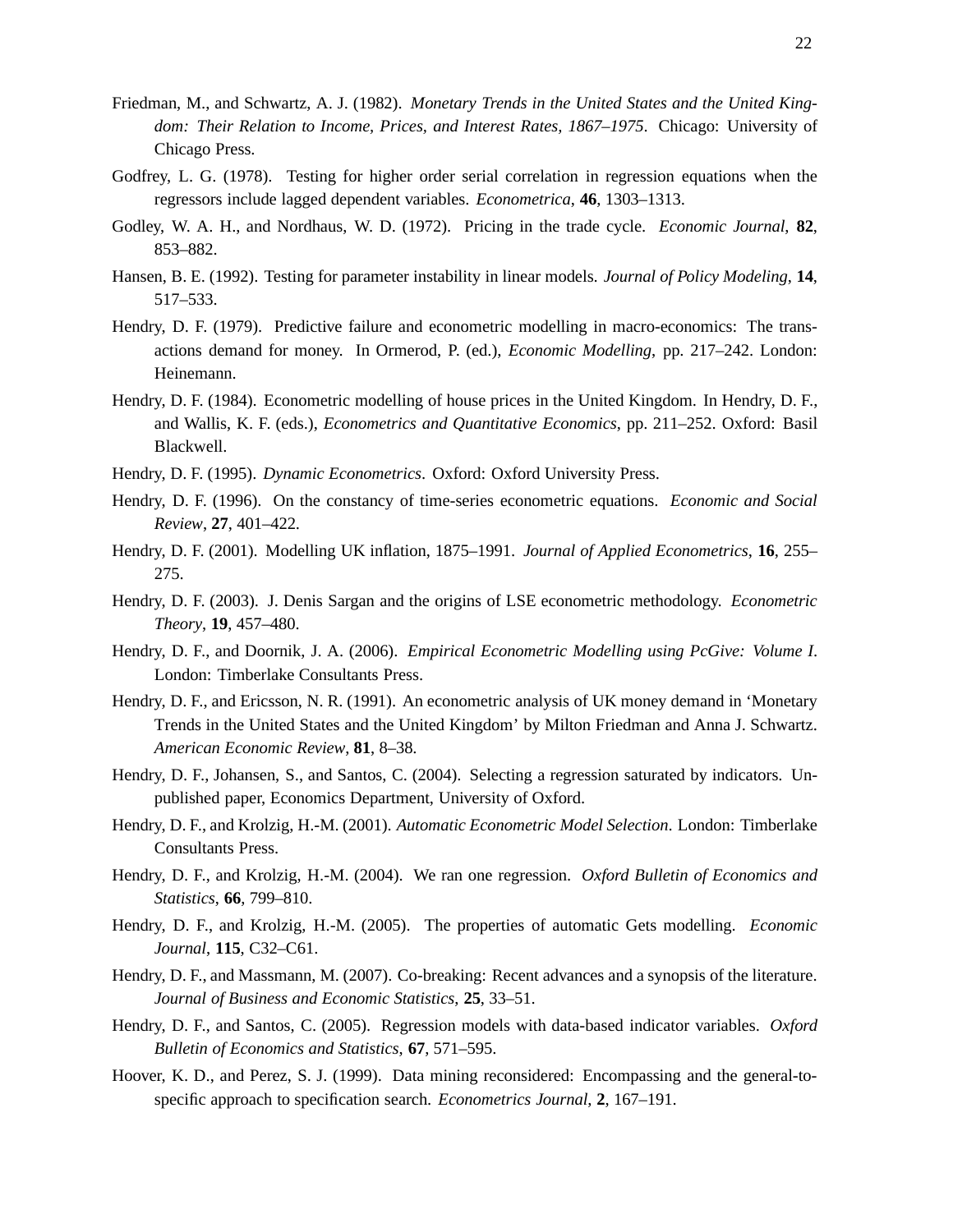- Jacobson, T., Vredin, A., and Warne, A. (1998). Are real wages and unemployment related?. *Economica*, **65**, 69–96.
- Johansen, S. (1995). *Likelihood-based Inference in Cointegrated Vector Autoregressive Models*. Oxford: Oxford University Press.
- Juselius, K. (1992). Domestic and foreign effects on prices in an open economy: The case of Denmark. *Journal of Policy Modeling*, **14**, 401–428.
- Keynes, J. M. (1936). *The General Theory of Employment, Interest and Money*. London: Macmillan.
- Kolsrud, D., and Nymoen, R. (1998). The open economy wage-price spiral. *Journal of Economic Studies*, **25**, 450–467.
- Layard, R., Nickell, S. J., and Jackman, R. (1991). *Unemployment, Macroeconomic Performance and the Labour Market*: Oxford University Press.
- Lewis, H. G. (1986). *Union Relative Wage Effects: A Survey*. Chicago: University of Chicago Press.
- Lipsey, R. G. (1960). The relationship between unemployment and the rate of change of money wage rates in the United Kingdom 1862-1957: A further analysis. *Economica*, **27**, 1–31.
- Lovell, M. C. (1983). Data mining. *Review of Economics and Statistics*, **65**, 1–12.
- MacDonald, I., and Solow, R. (1981). Wage bargaining and employment. *American Economic Review*, **71**, 896–908.
- Manning, A. (1993). Wage bargaining and the phillips curve: The identification and specification of aggregate wage equations. *Economic Journal*, **103**, 98–118.
- Metin, K. (1995). An integrated analysis of Turkish inflation. *Oxford Bulletin of Economics and Statistics*, **57**, 513–531.
- Mitchell, B. R. (1988). *British Historical Statistics*. Cambridge: Cambridge University Press.
- Mizon, G. E. (1977). Model selection procedures. In Artis, M. J., and Nobay, A. R. (eds.), *Studies in Modern Economic Analysis*, pp. 97–120. Oxford: Basil Blackwell.
- Nickell, S. J. (1987). Why is wage inflation in Britain so high?. *Oxford Bulletin of Economics and Statistics*, **49**, 103–128.
- Nickell, S. J. (1990). Inflation and the UK labour market. *Oxford Review of Economic Policy*, **6**, 26–35.
- Nielsen, H. B. (2004). Cointegration analysis in the presence of outliers. *Econometrics Journal*, **7**, 249–271.
- Nunziata, L. (2005). Institutions and wage determination: a multi-country approach. *Oxford Bulletin of Economics and Statistics*, **67**, 435–466.
- Nymoen, R. (1989). Modelling wages in the small open economy: An error-correction model of Norwegian manufacturing wages. *Oxford Bulletin of Economics and Statistics*, **51**, 239–258.
- Oswald, A. (1985). The theory of the trade union: A survey. *Scandinavian Journal of Economics*, **87**, 160–193.
- Oswald, A. (1993). Efficient contracts are on the labour demand curve:theory and facts. *Labour Economics*, **1**, 85–113.
- Phelps-Brown, E. H., and Hopkins, S. V. (1950). The course of wage rates in five countries, 1860-1939. *Oxford Economic Papers*, **2**, 226–296.
- Phillips, A. W. H. (1958). The relation between unemployment and the rate of change of money wage